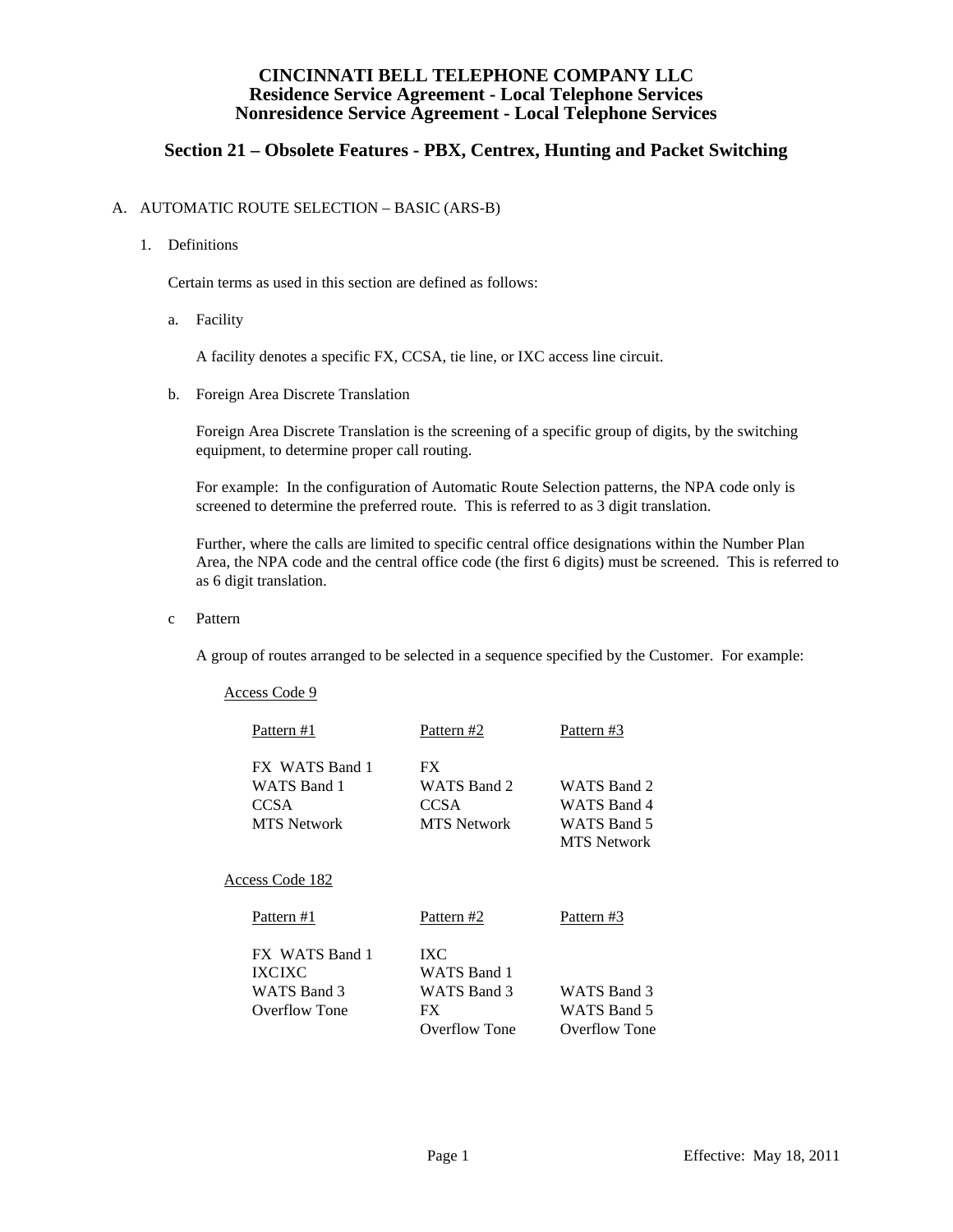## **Section 21 – Obsolete Features - PBX, Centrex, Hunting and Packet Switching**

#### A. AUTOMATIC ROUTE SELECTION – BASIC (ARS-B) (Continued)

- 1. Definitions (Continued)
	- d. Route

 A route is a group of one or more facilities of the same type used to complete 7 or 10 digit calls between the same points. (e.g., 1FX to Chicago, or 3 WATS Band 1 lines, or 2 WATS Band 5 lines, or 1 CCSA, etc. A WATS Band 1 and a WATS Band 5 are considered to be two routes. Exception: Where a Customer has "WATS Route Advance", the route capacity of a pattern is only reduced by one route.)

e. Route Selection

 The automatic selection of the preferred route as predetermined by the Customer, when an access code is dialed by the station user.

2. Terms and Conditions

 ARS-B is an optional feature available where facilities permit, which allows station users to automatically select the preferred route subscribed to by a Customer for network calls, by dialing a preselected code. Alternate routing to other facilities subscribed to by the Customer is also provided. This arrangement is available for use with foreign exchange (FX), wide area telecommunications service (WATS), common control switching arrangement (CCSA) off-net, tie, interexchange carrier (IXC) access lines which are compatible with ARS-B and the message telecommunications system (MTS) network, and MTS network facilities. Tie lines and IXC access lines require senderized operation and uniform numbering compatible with the MTS network.

 ARS-B is accessed by dialing a single code (1, 2, or 3 digits) which automatically selects the appropriate route (FX, CCSA off-net, tie line, IXC access line, or the MTS Network) to complete the call. If all facilities in the initial route selected are busy, the call will advance to other routes in the selected pattern. Patterns may consist of up to four (4) private routes. If no route is available, the call will route to the MTS Network or overflow tone (Customer option). All patterns accessed by a single access code will have the same final route, either the MTS network or overflow tone.

 For calls using FX, CCSA off-net, or IXC access line facilities, the routing may be based on a Number Plan Area (NPA) and limited to specified central office codes within the NPA as designated by the Customer. This is referred to as Foreign Area Discrete Translation.

Preferred routes and alternate routing patterns will be specified by the Customer.

 All rates and charges specified for ARS-B are in addition to the rates and charges for the associated facilities.

 The number of patterns required by a Customer is governed by the type and variety of facilities to which the Customer subscribes.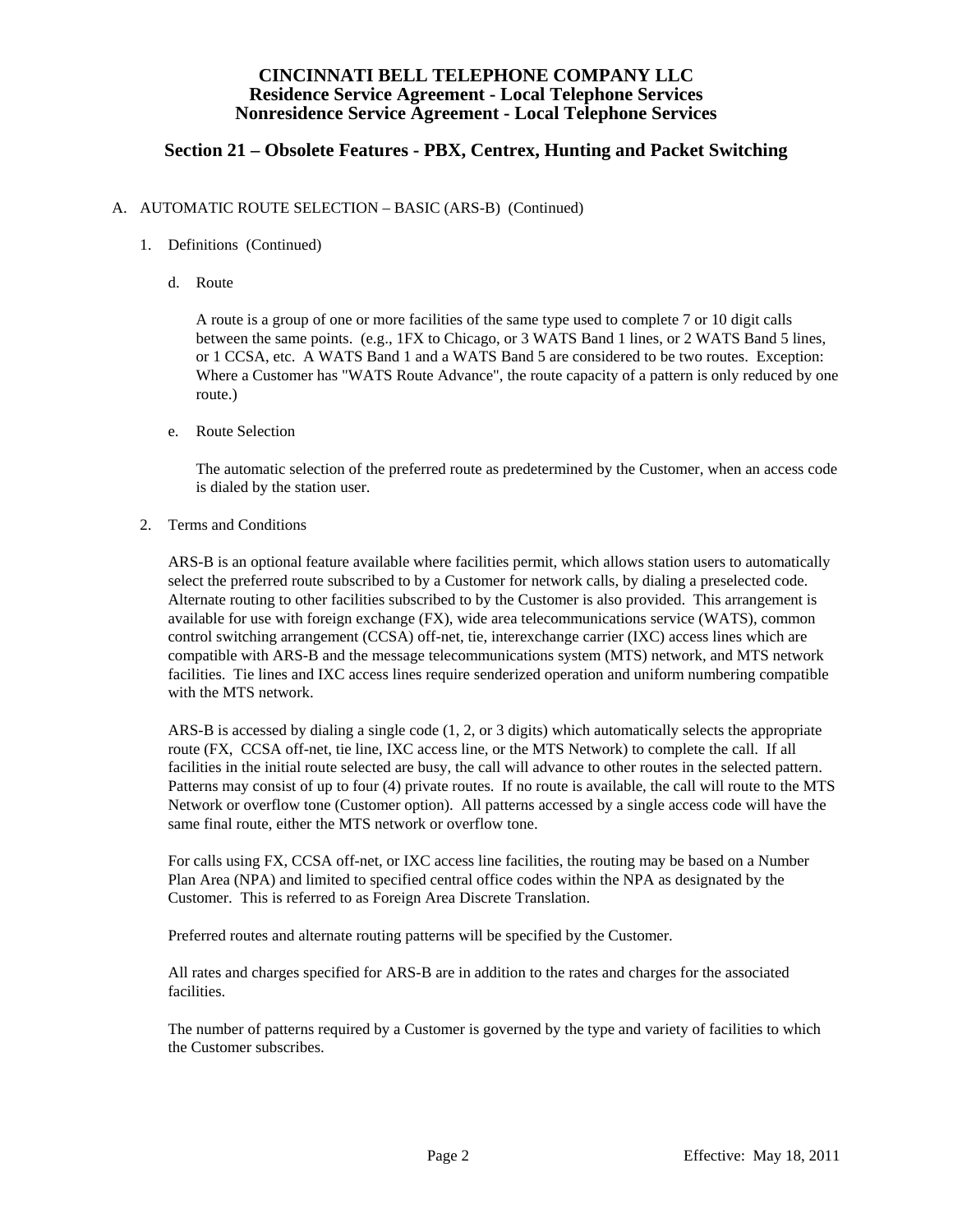## **Section 21 – Obsolete Features - PBX, Centrex, Hunting and Packet Switching**

#### A. AUTOMATIC ROUTE SELECTION – BASIC (ARS-B) (Continued)

#### 1. Terms and Conditions (Continued)

 A single rate per facility will apply regardless of the number of patterns having access to that facility. The monthly rate specified is applicable to each facility available to the patterns.

 Patterns without final route to the MTS network may be offered only if a Customer subscribes to a sufficient number of facilities which, in the judgment of the Company, provide an adequate level of service so as to avoid interfering with the service of others or to prevent others from making or receiving calls over their telecommunications service.

 Where a route is used in one pattern, only one translation may be provided per pattern. Where a route is used in two or more patterns, one translation per pattern may be provided subject to the appropriate charges in this section of the Agreement. Where central office code translation is required for more than one number plan area per single facility group or route, rates and charges apply for each number plan area translated.

 A group of patterns may have either the MTS network or overflow tone as a final route. A combination of both within the same pattern group, that is, a group of patterns accessed by one code, is not permitted. Dial "9" may be used as an access code only if the patterns accessed have the MTS network as a final route.

 Where toll-restricted service lines have access to ARS-B patterns with final route to the MTS network, apply the rate and charge as specified for patterns with overflow to tone in lieu of the rate and charge specified for final route to the MTS Network.

 ARS-B is offered only to customers served from central offices equipped to furnish this feature, where facilities permit.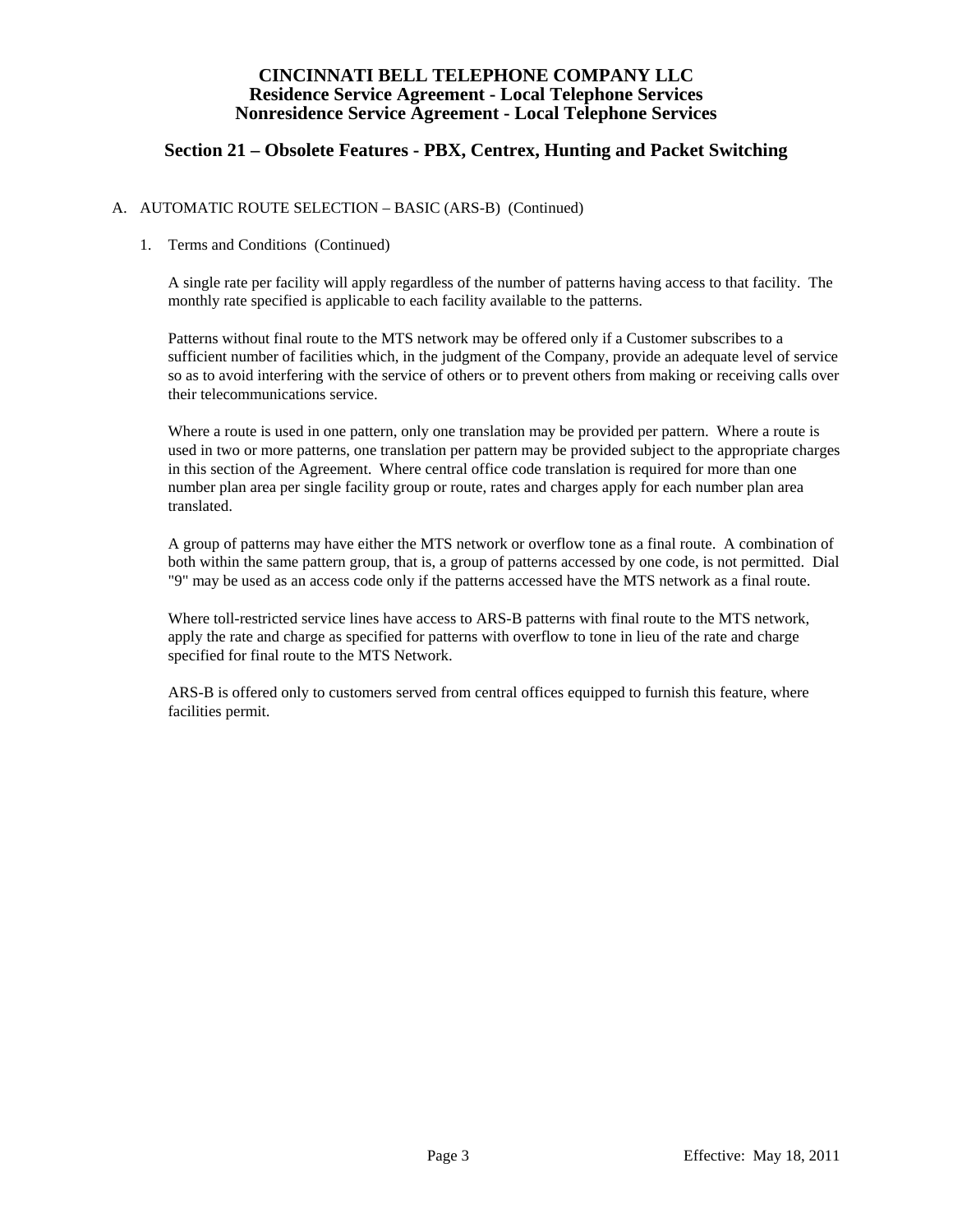# **Section 21 – Obsolete Features - PBX, Centrex, Hunting and Packet Switching**

#### A. AUTOMATIC ROUTE SELECTION – BASIC (ARS-B) (Continued)

2. Rates and Charges

|                                                                            | Initial<br>Charge | Monthly<br>Rate | <b>USOC</b>     |
|----------------------------------------------------------------------------|-------------------|-----------------|-----------------|
| Common Equipment                                                           |                   |                 |                 |
| Per customer group (Per ESS Switching<br>Equipment, per access code)       | 900.00            | 125.00          | <b>ART</b>      |
| <b>Route Selection Patterns</b>                                            |                   |                 |                 |
| Per facility terminated in patterns                                        | 1.75              | 4.75            | AR5             |
| By Number Plan Area code only,<br>with final route:                        |                   |                 |                 |
| to the MTS Network, per<br>pattern, each (Note)                            | 200.00            | 8.50            | AR <sub>9</sub> |
| to overflow tone, per<br>pattern, each                                     | 200.00            | 38.50           | ARG             |
| By Number Plan Area code and<br>central office codes, with final<br>route: |                   |                 |                 |
| to the MTS Network, per<br>pattern, each (Note)                            | 285.00            | 15.00           | <b>ARH</b>      |
| to overflow tone, per<br>pattern, each                                     | 285.00            | 44.00           | <b>ARK</b>      |

 Note: Where service lines equipped for toll restriction access a pattern, apply the rate and charge as specified for USOC ARG or ARK.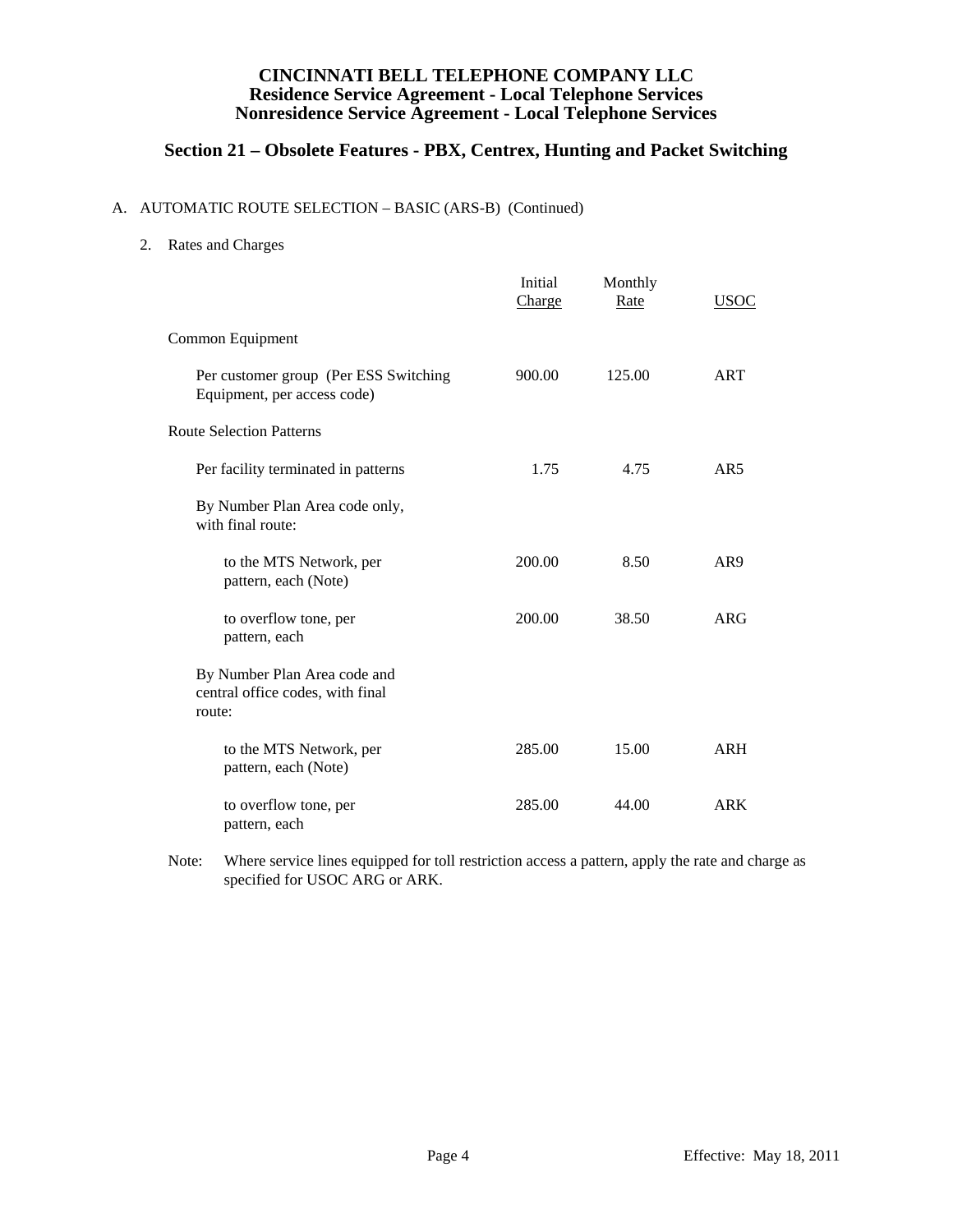# **Section 21 – Obsolete Features - PBX, Centrex, Hunting and Packet Switching**

### A. AUTOMATIC ROUTE SELECTION – BASIC (ARS-B) (Continued)

2. Rates and Charges (Continued)

| <b>Additions and Changes</b>                                                                                                   | <b>Initial Charge</b> |
|--------------------------------------------------------------------------------------------------------------------------------|-----------------------|
| Additions, deletions or changes of routes in existing patterns,<br>per pattern (each WATS band is treated as a separate route) | 200.00                |
| Addition or deletion of a facility to an existing route                                                                        | 1.75                  |
| Additions or changes in NPA or central office code routing,<br>per route (each WATS band is treated as a separate route)       | 285.00                |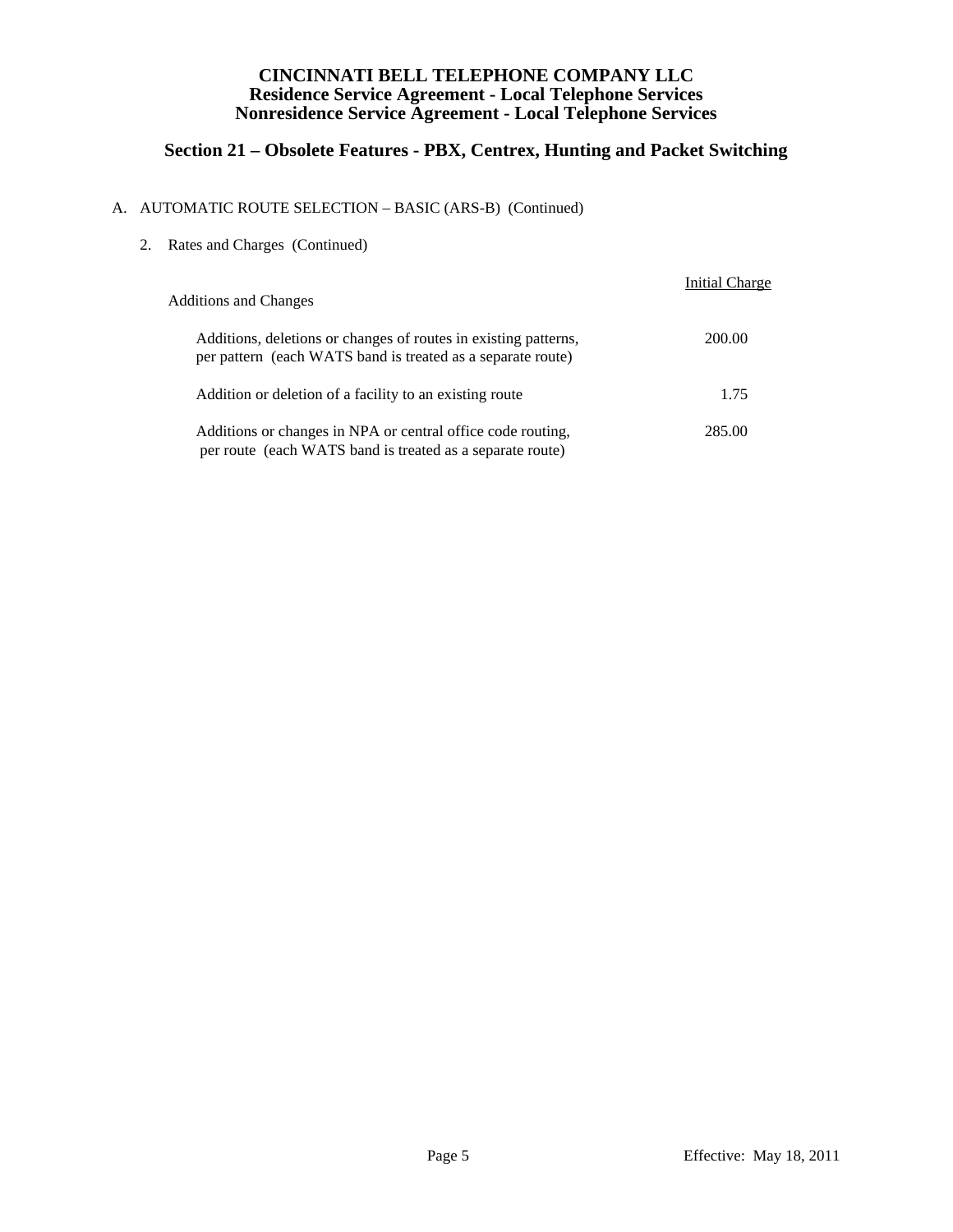## **Section 21 – Obsolete Features - PBX, Centrex, Hunting and Packet Switching**

#### B. KEY EQUIVALENT FEATURES

- 1. Definitions
	- a. Automatic Callback

 A service line user who attempts an intercommunicating call to a busy service line will be automatically connected to that line when both the called and calling lines are later idle.

b. Call Forwarding - Busy Line

 When certain types of non-intercom calls are originated to a busy service line, the calls are routed to the attendant or a designated service line within the same system.

c. Call Forwarding - Busy Line, Intragroup

 When certain types of non-intercom and intercom calls are originated to a busy service line, the calls are routed to the attendant or a designated service line within the same system.

d. Call Forwarding - Don't Answer

 When certain types of non-intercom calls which have been originated to a service line are not answered within a prescribed time interval which is dependent upon the arrangement of the serving central office equipment, the calls are forwarded to the attendant or a designated service line within the same system.

e. Call Forwarding - Don't Answer, Intragroup

 When certain types of non-intercom and intercom calls which have been originated to a service line are not answered within a prescribed time interval which is dependent upon the arrangement of the serving central office equipment, the calls are forwarded to the attendant or a designated service line within the same system.

f. Call Forwarding Over Private Facilities

 A service line user may establish automatic routing of incoming calls designated for that line to a specific private facility when the private facility is terminated in the user's system. As used in this section, the term "private facility" applies to CCSA, EPSCS, ETS, FX, and tie lines arranged for senderized operation, and the local and toll message network.

g. Call Forwarding - Variable

 A station or station set (telephone) user or the attendant may establish automatic routing of certain incoming calls destined for that service line to another service line selected by the user, or to the attendant in the same system.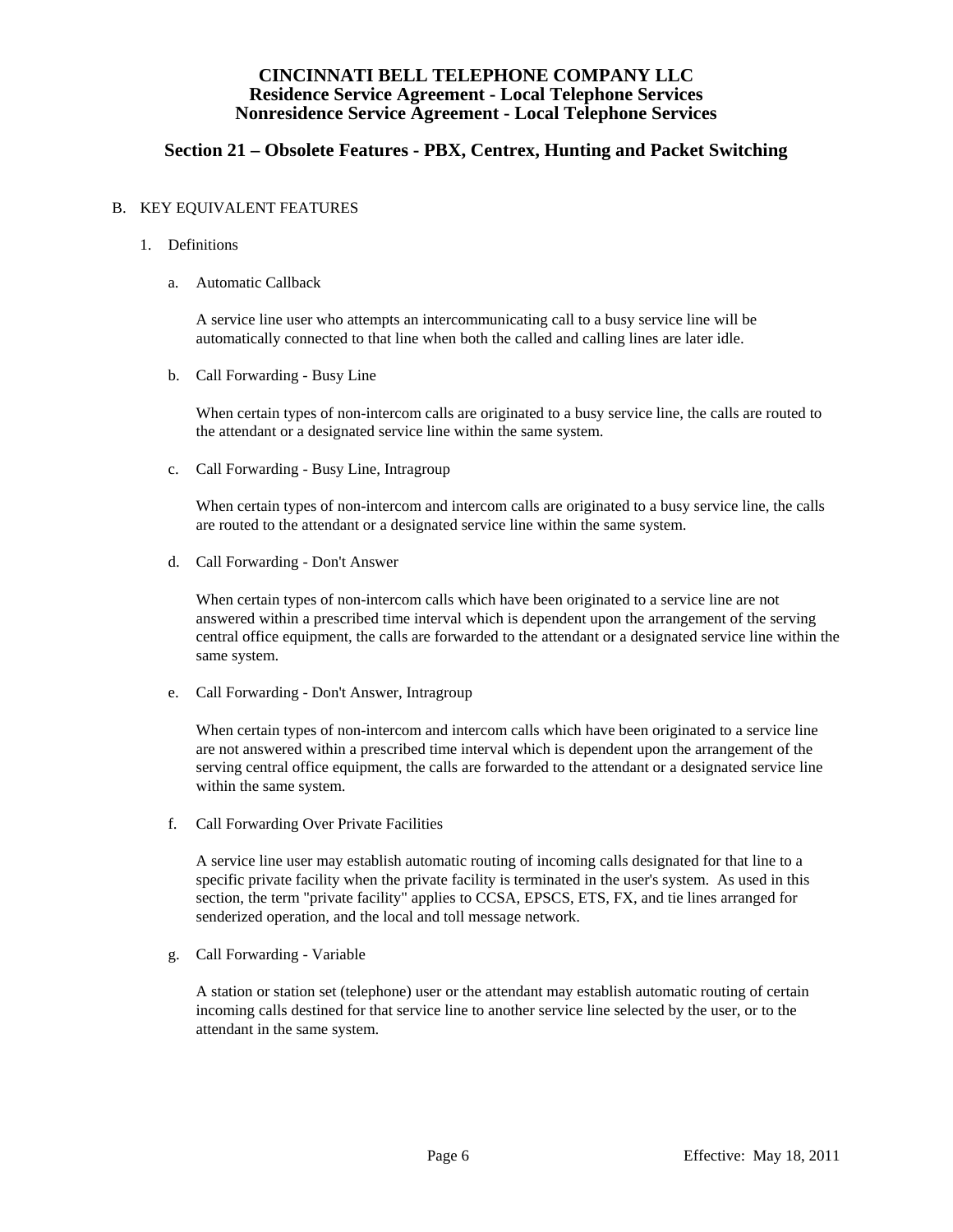## **Section 21 – Obsolete Features - PBX, Centrex, Hunting and Packet Switching**

#### B. KEY EQUIVALENT FEATURES (Continued)

- 1. Definitions (Continued)
	- 8. Call Forwarding Variable, Outside

 A station or station set (telephone) user or the attendant may establish the automatic routing of certain incoming calls destined for that service line to another service line selected by the user or to the attendant in the same system; or the user may establish the automatic routing to a number outside the system.

h. Call Hold

 A station or station set (telephone) user may usually place any established call involving his or her service line on hold by operating the switchhook and dialing a preset code.

i. Caller ID

Displays the telephone number of the caller after the first ring.

j. Call Pickup

 A station or station set (telephone) user may answer calls directed to another service line within the same call pickup group by dialing a preset code.

k. Call Transfer - Unlimited

 A station or station set (telephone) user can transfer any established call (incoming, outgoing or intrasystem) to another service line within the same system without assistance from the attendant. This is accomplished by hanging up after utilizing consultation hold and/or add-on, which are integral parts of Call Transfer.

l. Call Transfer - Outside

 A station or station set (telephone) user can transfer any established call (incoming, outgoing or intrasystem) to another service line within the same system without assistance from the attendant. This is accomplished by hanging up after utilizing consultation hold and/or add-on, which are integral parts of Call Transfer. A station or station set (telephone) user may also employ add-on and/or consultation hold for any established external call, but cannot transfer the call to another external call.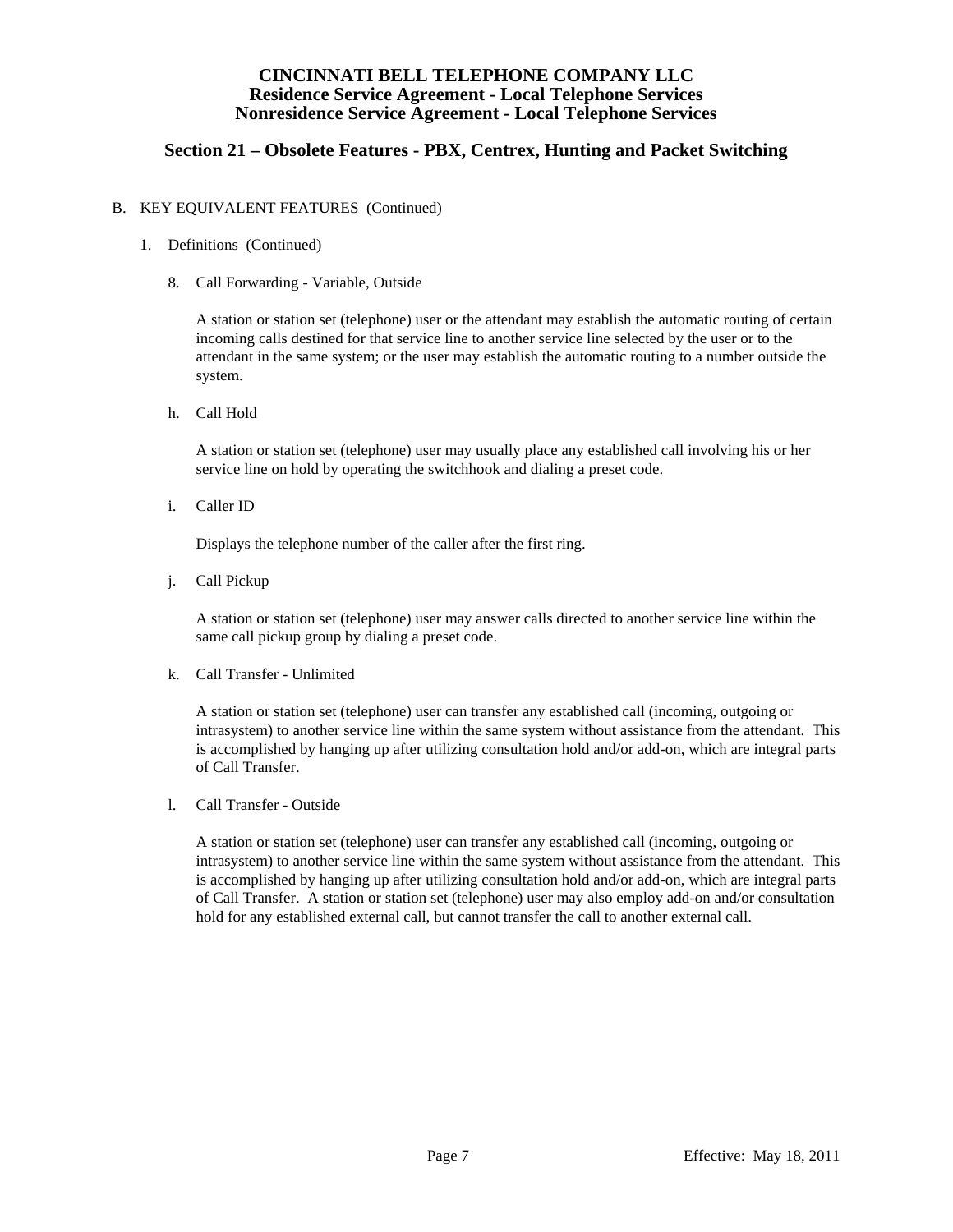## **Section 21 – Obsolete Features - PBX, Centrex, Hunting and Packet Switching**

#### B. KEY EQUIVALENT FEATURES (Continued)

- 1. Definitions (Continued)
	- m. Call Waiting Originating

When a called service line in the same system is busy, the calling service line will cause an audible tone to be transmitted, indicating a call is waiting.

n. Call Waiting - Terminating

 When a service line is busy, the user will receive an audible tone to indicate that a non-intercom call is waiting.

o. Call Waiting - Terminating, Intragroup

 When a service line is busy, the user will receive an audible tone to indicate that either a non-intercom or an intercom call is waiting.

p. Calling Name and Number

 On incoming calls, provides for the delivery of the listed name and telephone number associated with the calling party. Information may be displayed on a customer-provided display device attached to the subscriber's line or telephone set. Based on the current technology of the network, the name and telephone number of the calling party may be truncated. This service is not available for electronic or ISDN lines.

q. Dial Call Waiting

When a called service line in the same system is busy, the calling service line user can cause an audible tone to be transmitted to indicate a call is waiting , by dialing a preset code.

r. Directed Call Pickup

 Any station or station set (telephone) user can intercept a call which has been answered or is ringing at another service line, provided the called service line is equipped, by dialing a preset code.

s. Directed Call Pickup - Non-Barge-In

 Any station or station set (telephone ) user may, by selecting a line equipped with this feature and by dialing a preset code, intercept a call which is ringing at another service line, provided the called service line is included in a Call Pick-up Group.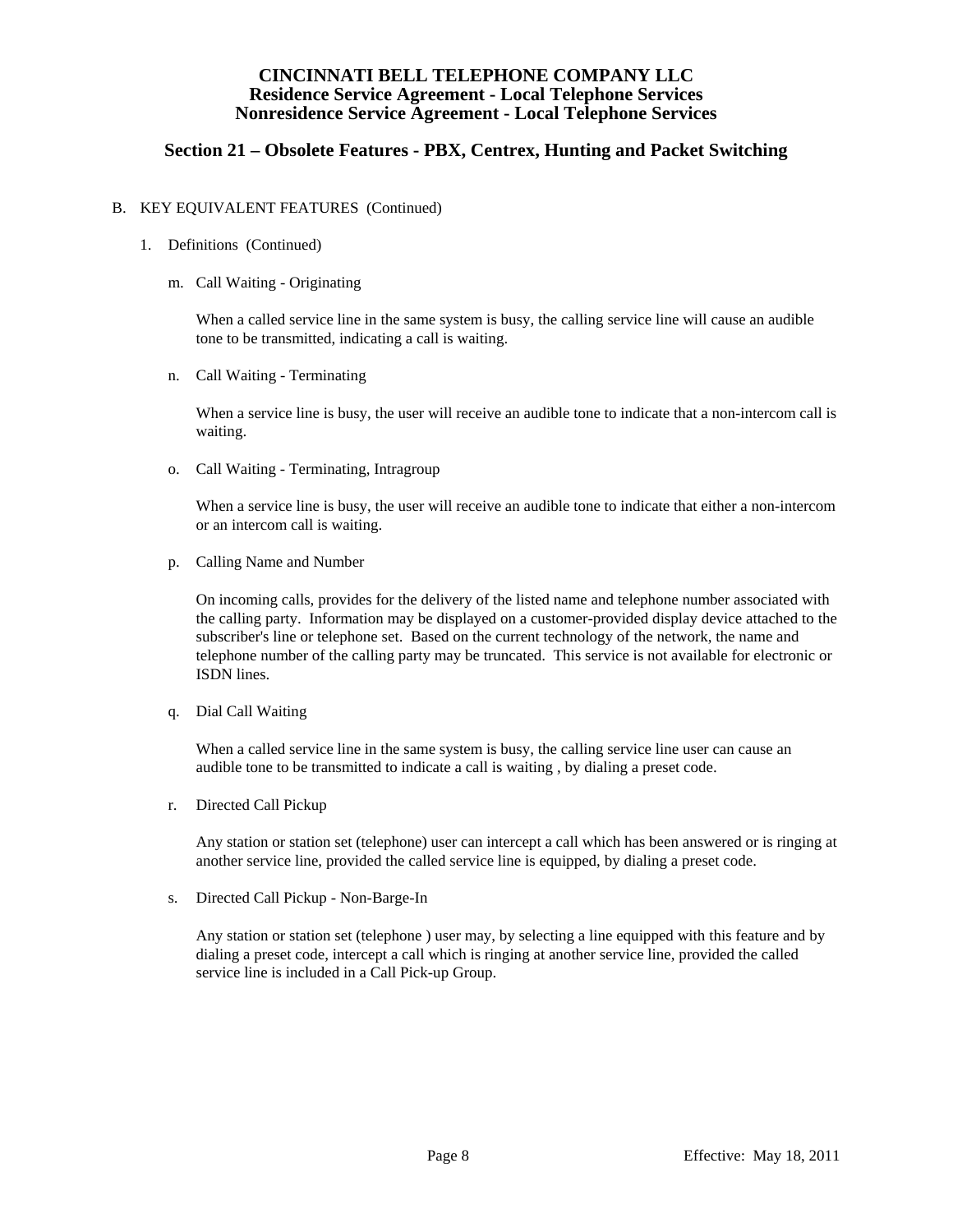## **Section 21 – Obsolete Features - PBX, Centrex, Hunting and Packet Switching**

#### B. KEY EQUIVALENT FEATURES (Continued)

- 1. Definitions (Continued)
	- t. Distinctive Ringing and Call Waiting Tone

 This feature allows a service line user to determine the type of incoming call before answering it by associating a distinctive ringing pattern or distinctive call waiting tone pattern with the particular call type.

u. Reminder Ring

 This feature provides a distinctive ringing signal on a service line at the time a call is forwarded, whenever the service line is equipped with Call Forwarding--Variable or Call Forwarding Over Private Facilities and the call forwarding feature is activated.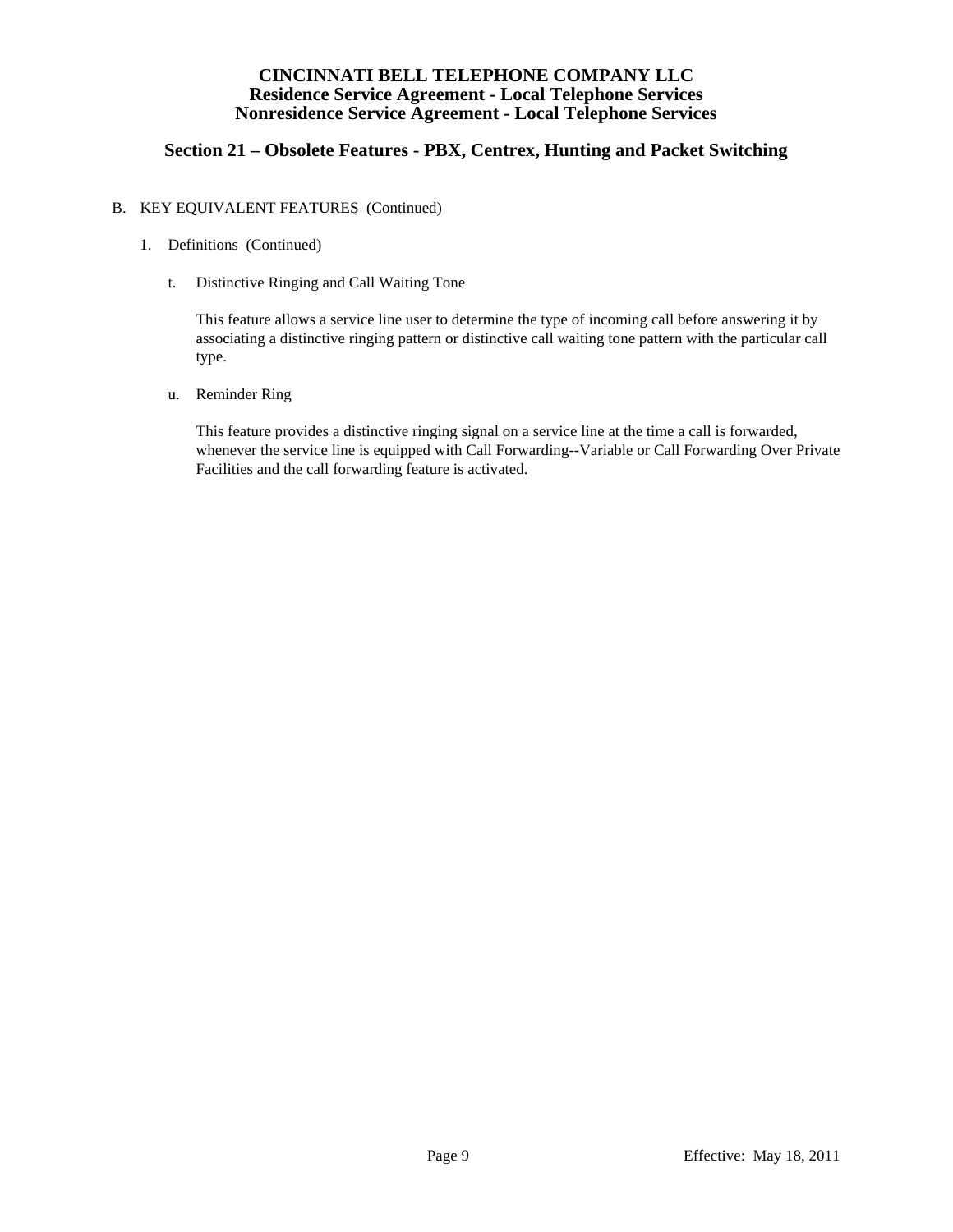## **Section 21 – Obsolete Features - PBX, Centrex, Hunting and Packet Switching**

#### B. KEY EQUIVALENT FEATURES (Continued)

#### 2. Terms and Conditions

 Key Equivalent Features are optional features which can effectively perform functions traditionally provided by key equipment when used in certain combinations. However, most of these features can be provided independently of each other. Examples of such features include Call Hold and Call Pickup.

 . The Call Hold and/or Call Pickup feature is common to each service line in a multiline hunt group. Consequently, rates and charges specified for these features apply to each service line in the same multiline hunt group.

Call Waiting - Terminating and Call Forwarding - Busy Line are mutually exclusive on the same line.

 Lines arranged for both Call Forwarding - Busy Line and Call Forwarding - Don't Answer must forward to the same designated line. At the time a service line is initially equipped for Call Forwarding - Don't Answer, it will be arranged for a predetermined number of ringing cycles to be completed before the incoming call is forwarded.

 Calls forwarded to lines outside the system can be subject to local and toll message charges. These calls are also subject to transmission limitations.

The Call Hold feature can be provided only on service lines equipped with the Call Transfer feature.

 Equipping any service line with Call Transfer - Unlimited or Outside will require all service lines within the same system or group also to be equipped. Call Transfer - Unlimited or Outside cannot be provided on a service line unless the line is also equipped with Call Transfer - Individual.

 Equipping any service line with Call Waiting - Terminating, Intragroup will require all service lines within the same system or group that are equipped with Call Waiting - Terminating also to be equipped with Call Waiting - Terminating, Intragroup.

 When Call Forwarding - Variable, Outside is provided on any service line within the same system or group, all service lines within the same system or group equipped with Call Forwarding--Variable must be equipped for Call Forwarding - Variable, Outside.

 Automatic Callback is only operational for intercommunication calls between service lines served by the same customer group. Only one Automatic Callback request is permitted on the calling and called service lines at one time. Once requested, it will remain active for a period not to exceed 30 minutes unless deactivated by the calling service line.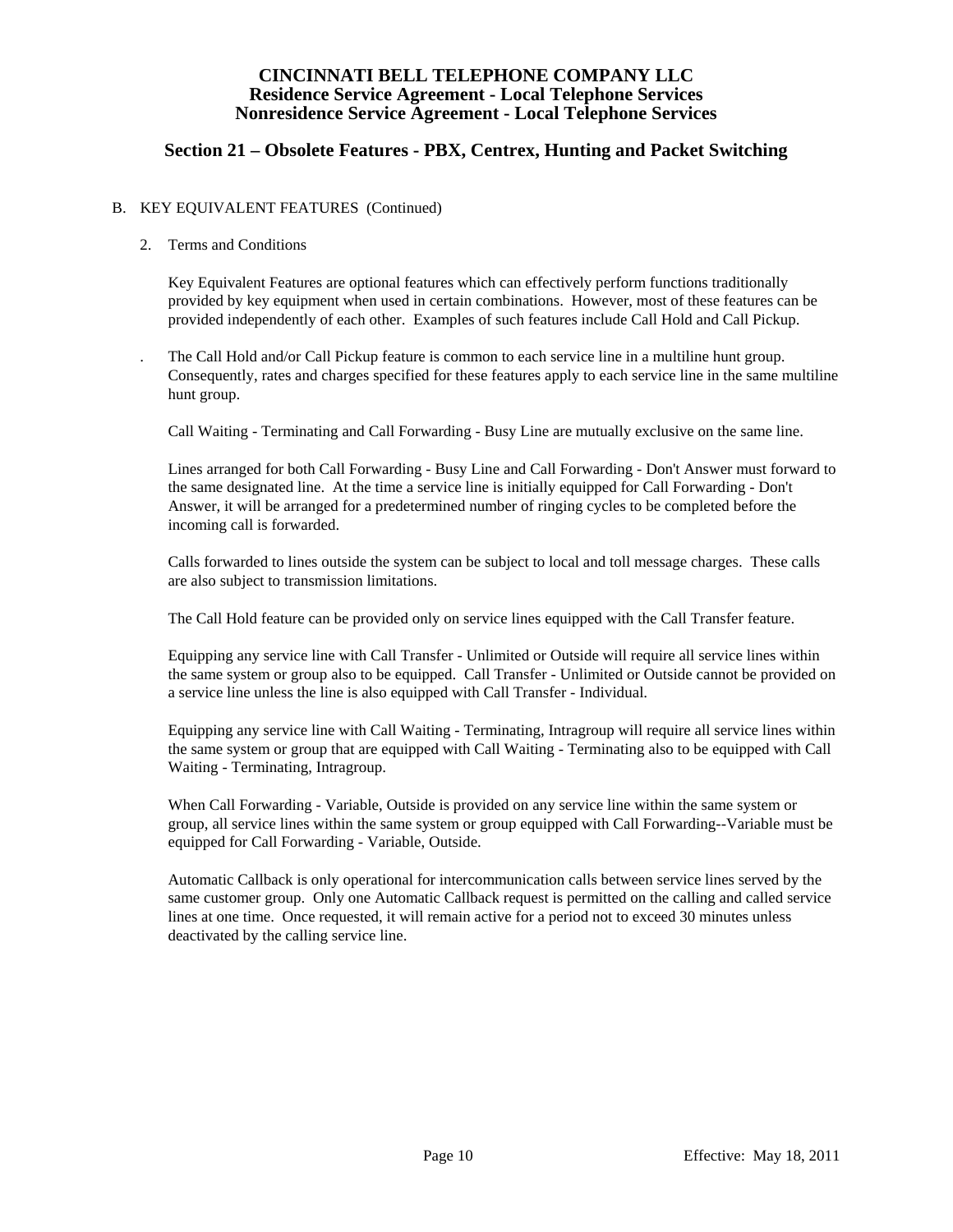## **Section 21 – Obsolete Features - PBX, Centrex, Hunting and Packet Switching**

#### B. KEY EQUIVALENT FEATURES (Continued)

#### 2. Terms and Conditions (Continued)

 The Call Forwarding Over Private Facilities routing of calls to FX and CCSA network access lines requires special central office modification. Initially, this optional service feature will not be available for the routing of calls via any facility, Automatic Route Selection pattern, or switching service network involving FX. When the central office equipment is subsequently modified, the routing will be made available to the Customer at no additional charge.

 The Call Forwarding Over Private Facilities routing of calls to Enhanced Private Switched Communications Service (EPSCS) and Electronic Tandem Switching (ETS) requires special central office modifications separate from the modification specified above. Initially, this optional service feature will not be available for the routing of calls via EPSCS and ETS. When the central office equipment is subsequently modified, the routing will be made available to the Customer at no additional charge.

 Incoming local and toll message network and inward WATS calls to service lines arranged for Call Forwarding Over Private Facilities routing are subject to the appropriate charges for such calls and a common recorded announcement is furnished to inform the caller that the call is being forwarded.

 Calls forwarded to the local and toll message network and WATS are subject to the appropriate charges for such calls.

 When the Attendant Control of Facilities optional service arrangement has been activated, so that calls routed to a specific private facility by the Call Forwarding Over Private Facilities feature are denied, access, those calls will be routed instead to a common recorded announcement which refers the caller to the system's attendant.

 When Reminder Ring is requested to be added to a service line and the line is or will be equipped with Call Forwarding -Variable or Call Forwarding Over Private Facilities, the initial charge as specified in "Rates and Charges" following applies per service line affected.

 Distinctive Ringing and Call Waiting Tone are furnished in different classes which permit service line users to identify the source of calls. These three classes identify:

 Class Call Source A Intercommunication B Direct Inward Dialed local and toll Attendant completed CCSA access line Tie line C Preemptible SCAN access line Dial Call Waiting Call Waiting--Originating 51A Console night service arrangement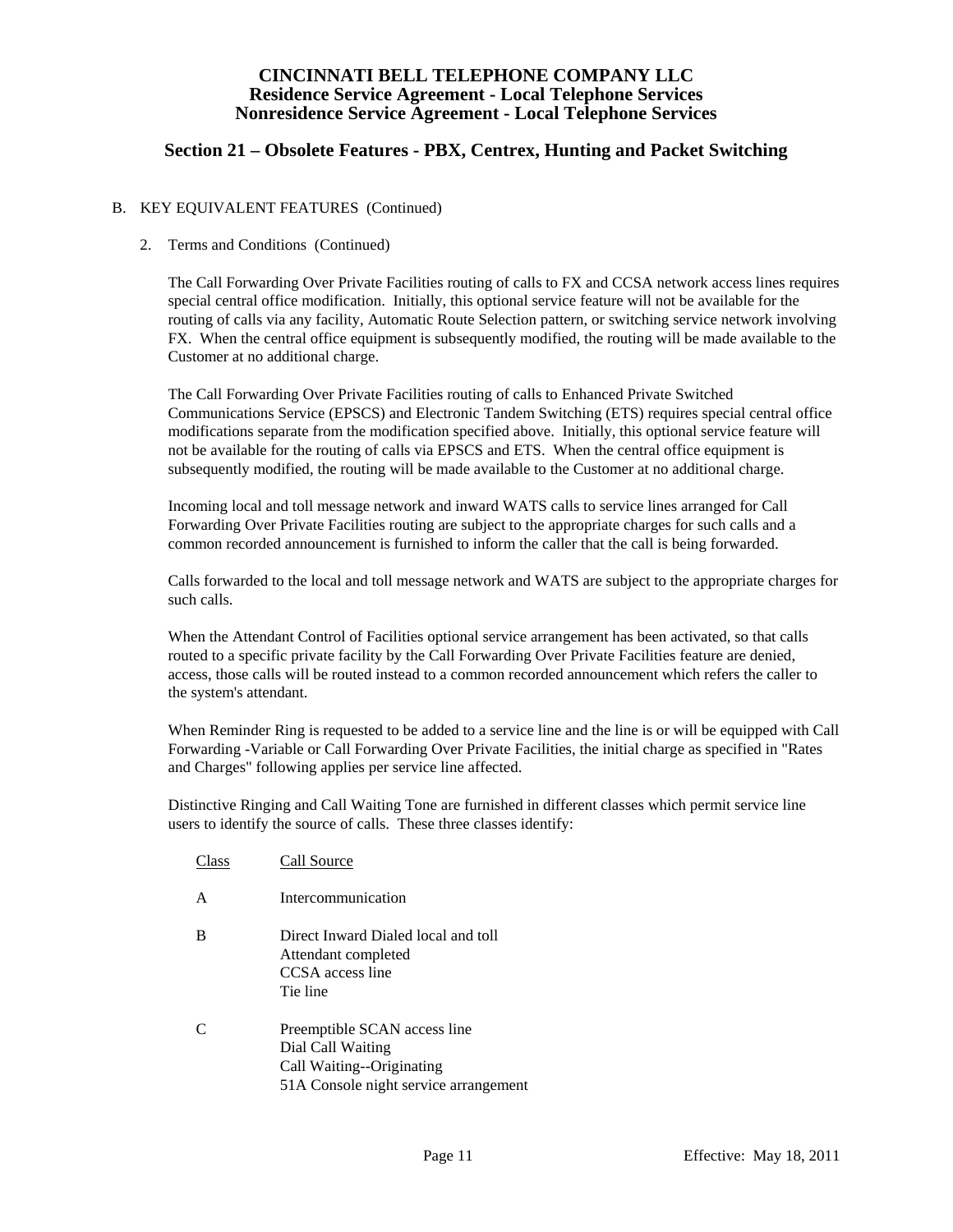## **Section 21 – Obsolete Features - PBX, Centrex, Hunting and Packet Switching**

#### B. KEY EQUIVALENT FEATURES (Continued)

#### 2. Terms and Conditions (Continued)

 Distinctive ringing is furnished to indicate the source of calls to idle service lines. Distinctive tone is furnished to indicate the source of calls to busy service lines equipped for Call Waiting optional service features.

A distinctive ringtone is furnished to each class and is used to identify all call sources within each class.

 Class A ringtone is not furnished separately and is included at no additional charge to service lines arranged for Class B ringtone. Class C ringtone may be furnished separately or in association with Class B ringtone.

 Class C tone associated with Call Waiting - Originating or Dial Call Waiting will only be provided where all service lines in the same Customer group are commonly arranged for Class C tone.

 Where a Customer's system is equipped with a 51A Console and is arranged for Class B ringtone, Class C ringing will be provided at no additional charge to identify night service arrangement extended calls to service lines.

 Caller ID is available for customers with Centrex Service. This feature will only be available from appropriately equipped Central Offices. This feature will not be included in any current Custom Calling discounts.

 Calling Name and Number will deliver the calling party's name and number information, except when the calling party name and/or number is not accessible to the network because of where the call originates or when the calling party invokes a per call or per line blocking feature which prevents the name and/or telephone number from being passed.

 The Calling Name and Number Customer will be responsible for the provision of the display device which shows the calling party's name and telephone. The installation, repair and technical capability of the device in functioning with Calling Name and Number will be the responsibility of the Customer. The Company assumes no liability and will be held harmless for any incompatibility of this equipment to perform satisfactory with network features associated with this service.

All features are furnished subject to the availability of facilities and capacity.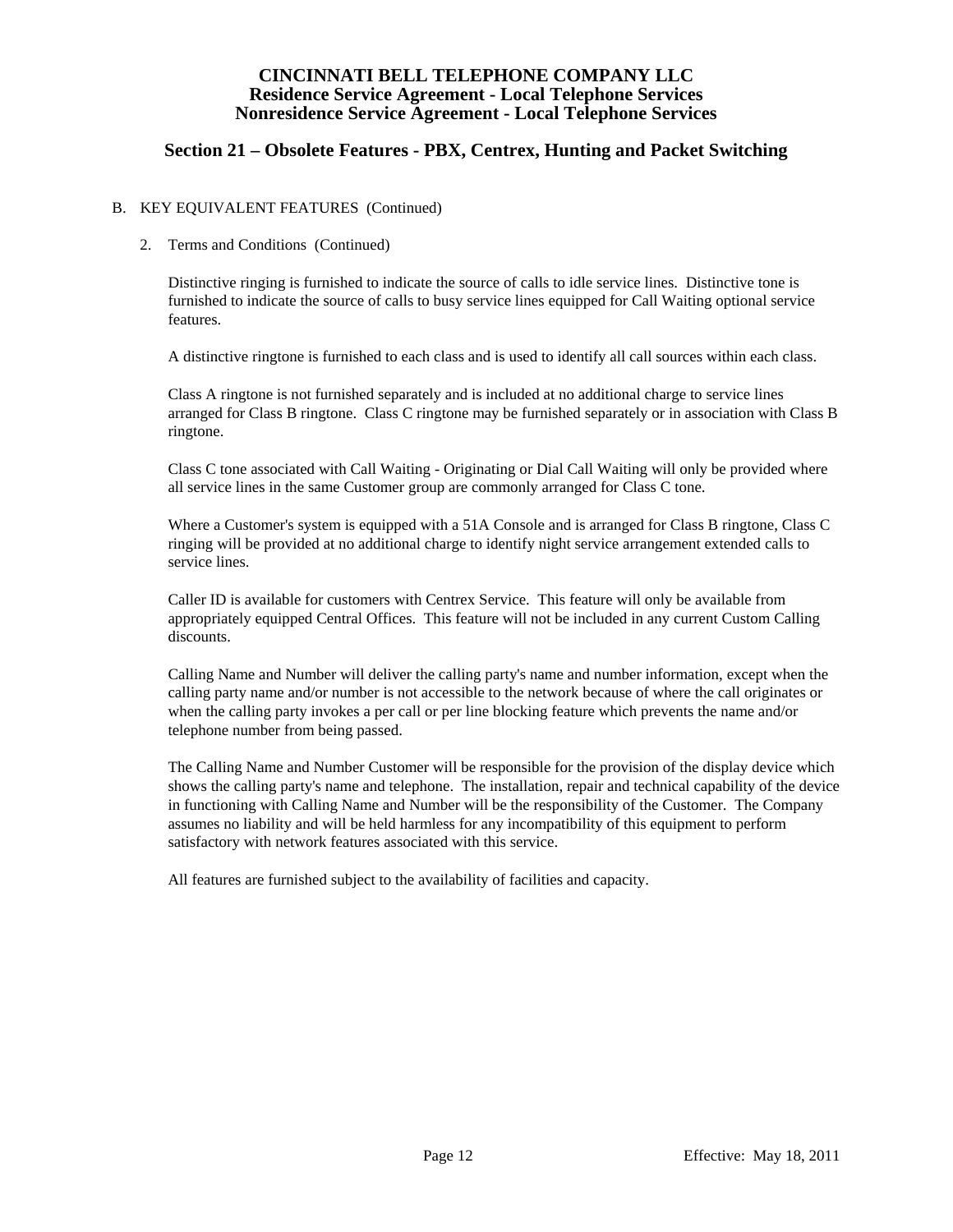# **Section 21 – Obsolete Features - PBX, Centrex, Hunting and Packet Switching**

### B. KEY EQUIVALENT FEATURES (Continued)

3. Rates and Charges

|                                                     | Service<br>Establishment<br>Charge | Initial<br>Charge | Monthly<br>Rate | <b>USOC</b>               |
|-----------------------------------------------------|------------------------------------|-------------------|-----------------|---------------------------|
| Automatic Callback                                  |                                    |                   |                 |                           |
| Common equipment, per<br>system                     | 500.00                             | 60.00             | 42.00           | <b>ACY</b>                |
| Per service line equipped                           | $---$                              | 4.00              | 0.80            | <b>SAK</b>                |
| Call Forwarding                                     |                                    |                   |                 |                           |
| Busy line, per line                                 | $---$                              | 6.00              | 0.55            | E <sub>6</sub> G<br>E6GNC |
| Busy line, intragroup,<br>per line                  | ---                                | 6.00              | 0.55            | E <sub>6</sub> G<br>E6GUR |
| Don't answer, per line                              | $---$                              | 6.00              | 0.95            | E9G<br>E9GNC              |
| Don't answer, intragroup,<br>per line               |                                    | 6.00              | 0.95            | E9G<br>E9GUR              |
| Busy line and don't answer,<br>per line             | ---                                | 6.00              | 1.10            | E5ENC                     |
| Busy line and don't answer,<br>intragroup, per line | ---                                | 6.00              | 1.10            | <b>E5EUR</b>              |
| Call Forwarding over private facilities             |                                    |                   |                 |                           |
| Common equipment<br>per system                      | 435.00                             | 61.10             | 130.00          | EAY                       |
| Per service line<br>equipped                        | $-$ - $-$                          | 3.50              | 5.50            | EAP                       |
| Variable, per line                                  | ---                                | 6.00              | 1.10            | <b>EAT</b>                |
| Variable, outside, per line                         | $30.00*$                           | 6.00              | 1.35            | E40                       |
|                                                     |                                    |                   |                 |                           |

\* Applies once per system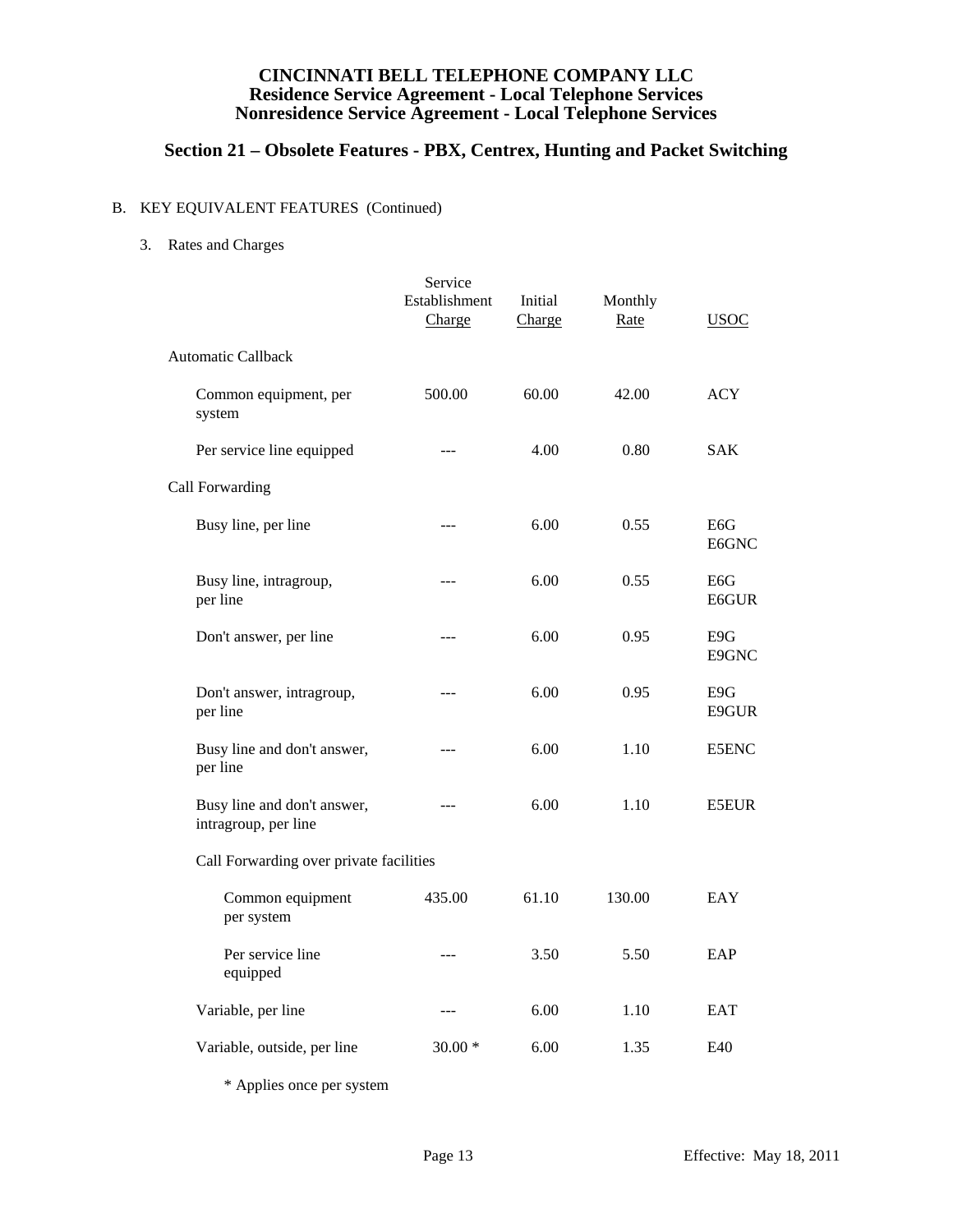# **Section 21 – Obsolete Features - PBX, Centrex, Hunting and Packet Switching**

### B. KEY EQUIVALENT FEATURES (Continued)

3. Rates and Charges (Continued)

|                                                  | Service                 |                   |                 |                  |
|--------------------------------------------------|-------------------------|-------------------|-----------------|------------------|
|                                                  | Establishment<br>Charge | Initial<br>Charge | Monthly<br>Rate | <b>USOC</b>      |
| Call Hold, per line                              | ---                     | 6.00              | 1.70            | EAB              |
| Call Pickup, per Call Pickup<br>Group            | ---                     | 1.60              | 1.40            | E3N              |
| Call pickup, per line                            | $\cdots$                | 6.00              | 0.65            | E3P              |
| Directed call pickup, per line                   | $- - -$                 | 6.00              | 1.70            | <b>DMA</b>       |
| Call Transfer                                    |                         |                   |                 |                  |
| Unlimited, per line                              | $---$                   | 1.60              | 0.40            | E2H              |
| Outside, per line                                | $30.00*$                | 1.60              | 0.55            | E9A              |
| * Applies once per system                        |                         |                   |                 |                  |
| Call Waiting                                     |                         |                   |                 |                  |
| Terminating, per line                            | $---$                   | 6.00              | 1.25            | <b>ESXNC</b>     |
| Terminating, intragroup,<br>per line             | $30.00*$                | 6.00              | 1.65            | E <sub>6</sub> N |
| * Applies once per system                        |                         |                   |                 |                  |
| Originating, per line                            | ---                     | 6.00              | 1.95            | <b>ESZ</b>       |
| Dial, per line                                   | ---                     | 6.00              | 0.65            | E <sub>6</sub> C |
| Directed Call Pickup -<br>Non-Barge-In, per line |                         | 6.00              | 0.65            | E <sub>6</sub> D |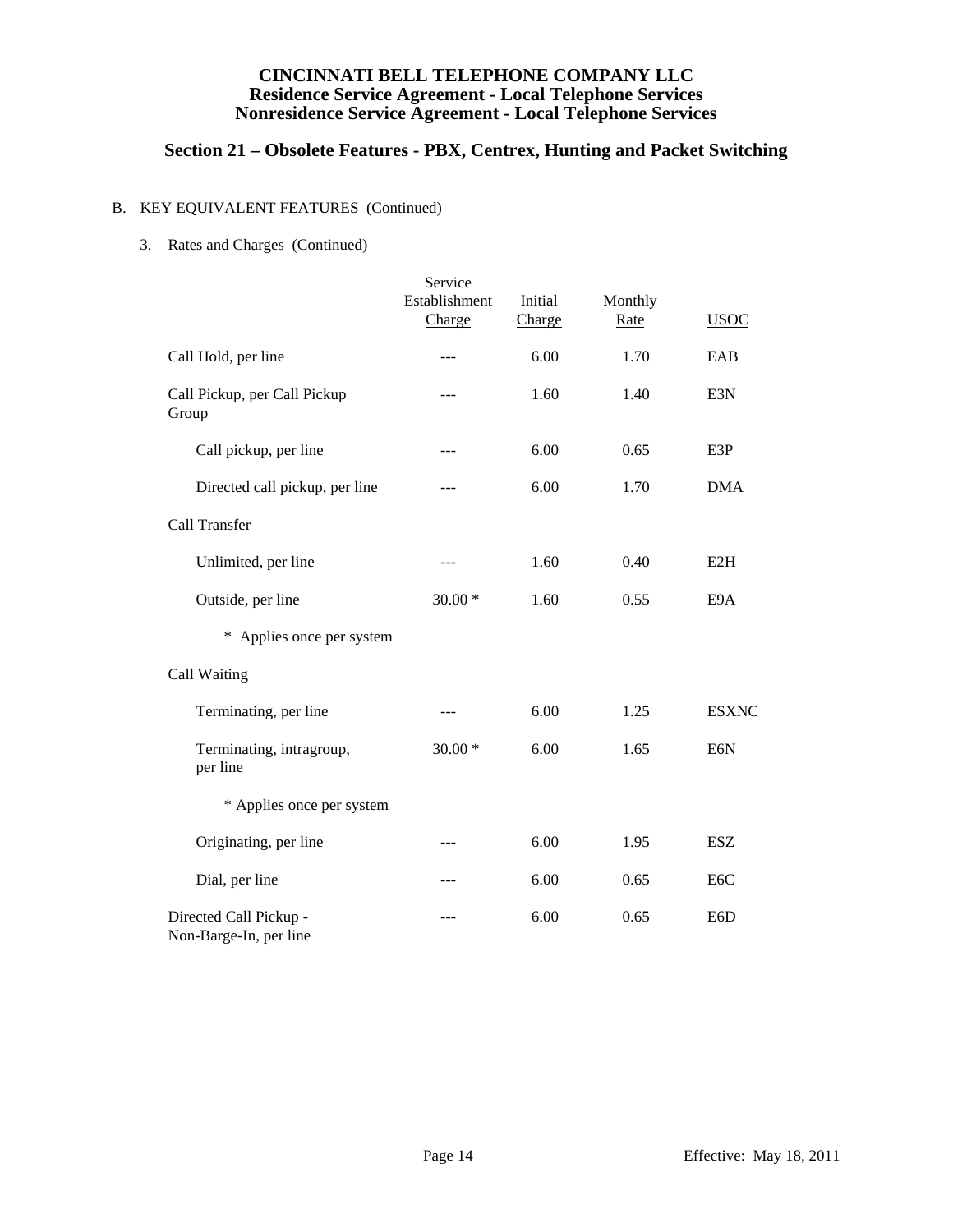# **Section 21 – Obsolete Features - PBX, Centrex, Hunting and Packet Switching**

### B. KEY EQUIVALENT FEATURES (Continued)

3. Rates and Charges (Continued)

|                                                                                                                                                                                    | Service<br>Establishment<br>Charge | Initial<br>Charge | Monthly<br>Rate | <b>USOC</b> |
|------------------------------------------------------------------------------------------------------------------------------------------------------------------------------------|------------------------------------|-------------------|-----------------|-------------|
| Distinctive Ringing and Call<br><b>Waiting Tone</b>                                                                                                                                |                                    |                   |                 |             |
| Common equipment for<br>either or both Class B and<br>C ringing/tone, per system                                                                                                   | 145.00                             | 100.00            | 45.00           | <b>DRR</b>  |
| Class B ringing/tone, per<br>service line equipped                                                                                                                                 | $ -$                               | 3.50              | 1.40            | <b>BRT</b>  |
| Class C tone, per service<br>line equipped with Call<br>Waiting - Originating or<br>Dial Call Waiting                                                                              | ---                                | 3.50              | 0.80            | ODT         |
| Class C ringing/tone<br>per preemptible SCAN<br>access line terminal                                                                                                               | ---                                | 3.50              | 0.80            | <b>CCN</b>  |
| <b>Reminder Ring</b>                                                                                                                                                               |                                    |                   |                 |             |
| Furnished with the initial<br>installation of Call<br>Forwarding - Variable<br>or Call Forwarding Over<br>Private Facilities optional<br>service features                          |                                    |                   |                 |             |
| Furnished following the<br>initial installation of Call<br>Forwarding -Variable or<br>Call Forwarding Over<br>Private Facilities optional<br>service features, per service<br>line |                                    | 2.40              |                 |             |
| Caller ID                                                                                                                                                                          |                                    | 6.50              | 5.00            | <b>NXD</b>  |
| Calling Name and Number                                                                                                                                                            | $ -$                               | 6.50              | 7.00            | <b>NXM</b>  |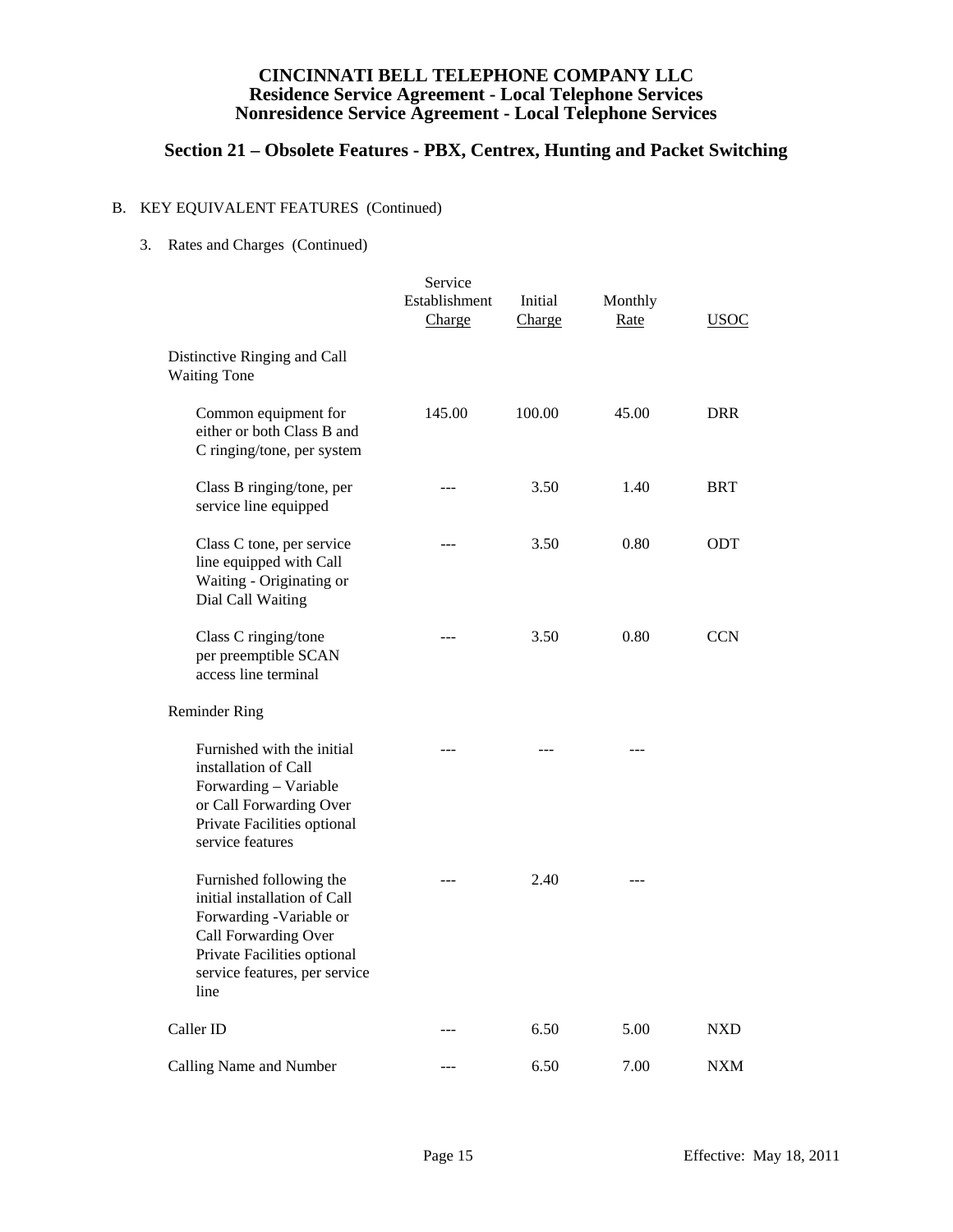## **Section 21 – Obsolete Features - PBX, Centrex, Hunting and Packet Switching**

#### C. PUBLIC PACKET SWITCHED NETWORK SERVICES

- 1. Definitions
	- a. CCITT

 Consultative Committee for International Telephone and Telegraph. An international advisory committee set up under United Nations sponsorship to recommend standards for international communications.

b. Character

An alphanumeric or symbolic unit (e.g., A-Z, 0-9, etc.) represented by 8 bits of data.

c. Concentrator

 A Public Packet Switched Network component which performs various routing and switching functions.

d Kilosegment

One thousand segments.

e. Logical Channel

A transmission path within the packet switching network.

f. Network

 The integrated communications facilities utilized by the Company in providing its public packet switched data communications service and which are comprised of packet switching and network access equipment.

g. Network Address

 Numeric character sequence used to identify the originating and terminating locations of each virtual circuit made within the network.

h. Network User Identification (NUI)

 A numeric character sequence, defined by the Company, as a personal identification code for users to access the Public Packet Switched Network. This option is used to establish a local billing record.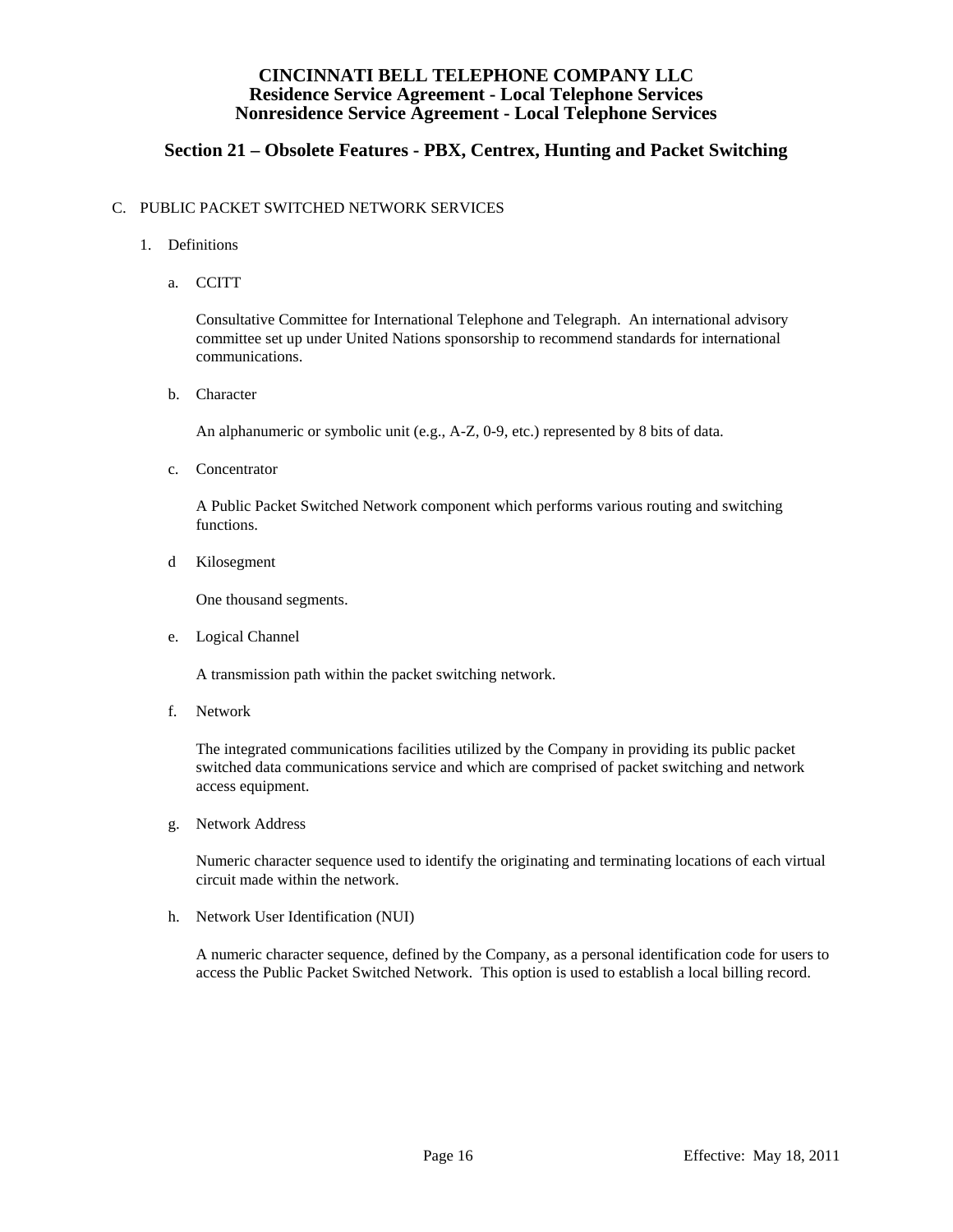## **Section 21 – Obsolete Features - PBX, Centrex, Hunting and Packet Switching**

#### C. PUBLIC PACKET SWITCHED NETWORK SERVICES (Continued)

- 1. Definitions (Continued)
	- i. Octet

A character of data information made up of eight successive bits of information. (See character.)

j. Packet

 A continuous sequence of bits which is switched as an integral unit through the network. A packet contains up to 128 or 256 octets of Customer data transported to or from a character-oriented station, plus additional transmission and error control information.

k. Packet Assembler/Disassembler (PAD)

 A nonregulated component which the Company may provide which supports the Customer interface functions such as, but not limited to, call initiation and transmission interface functions.

l. Packet Switch

The part of the network which performs primary switching and routing functions.

m. Permanent Virtual Circuit

 A logical channel between two stations. No call establishment, call termination, or network address are associated with a permanent virtual circuit.

n. Port Termination

 A communications interface provided by the Company, through which the Customer or an authorized user obtains connection to the network.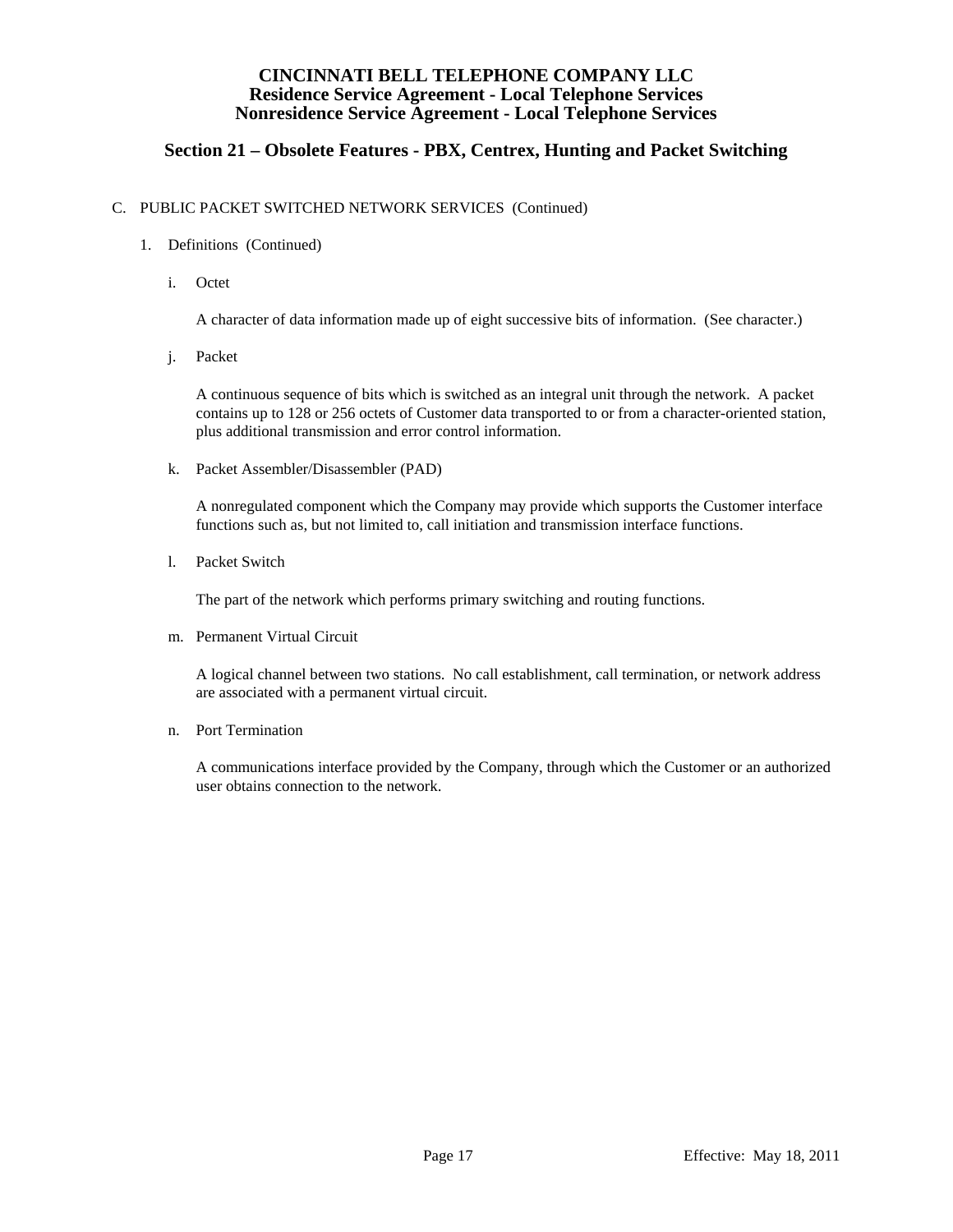## **Section 21 – Obsolete Features - PBX, Centrex, Hunting and Packet Switching**

#### C. PUBLIC PACKET SWITCHED NETWORK SERVICES (Continued)

- 1. Definitions (Continued)
	- o. Protocol

 A set of rules for conducting interactions between two or more parties. These rules consist of syntax (header structure), semantics (actions and reactions that are supposed to occur) and timing (relative ordering and duration of states and events). Public Packet Switched Network Services supports 1984 CCITT recommendations. Most 1980 CCITT recommendations are supported but may be subject to availability.

Public Packet Switched Network Services supports the following protocols:

1. Asynchronous Protocol

 A form of protocol for X.3, X.28 and X.29 as outlined in the 1984 version of the CCITT recommendation.

2. Synchronous Protocol

 A form of protocol that will support certain synchronous IBM 32XX Display System Protocols. For the purposes of this offering synchronous and bi-synchronous are synonymous terms. Provision of this protocol is subject to certain technical limitations.

3. X.25 Protocol

 An international standard developed by the CCITT that provides the foundation for public packet switched networks.

4. X.75 Protocol

 An international standard developed by the CCITT that provides the foundation for both interstate and international interconnection of individual packet switched networks.

p. Segment

 A continuous sequence of bits within a packet. A segment has a billable length of up to 64 octets of Customer data transmitted to or from a character-oriented station.

q. Virtual Circuit

 A logical channel established as a result of call establishment procedure to a network address that exists until either end of the channel initiates the call termination procedure.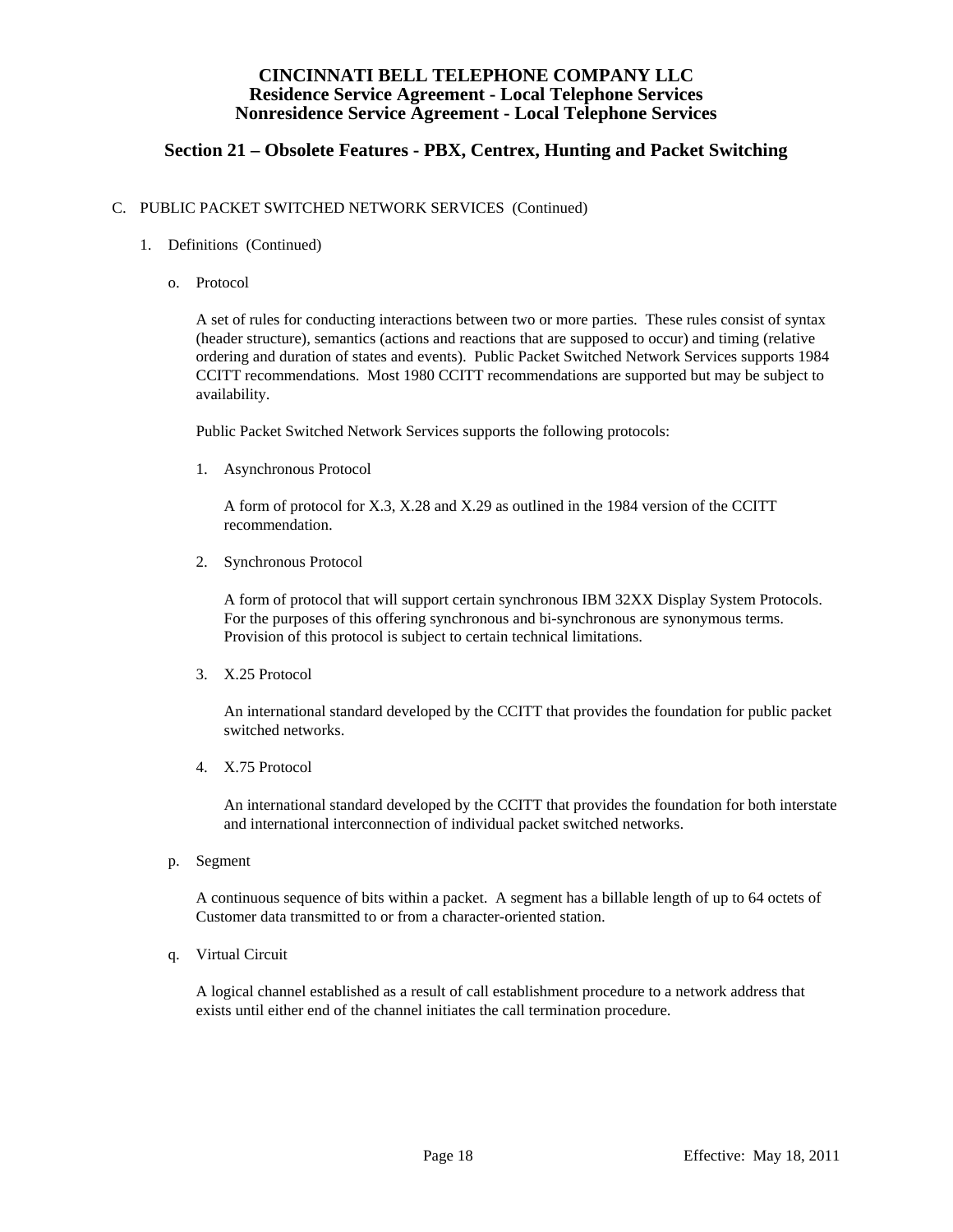## **Section 21 – Obsolete Features - PBX, Centrex, Hunting and Packet Switching**

#### C. PUBLIC PACKET SWITCHED NETWORK SERVICES (Continued)

#### 2. Terms and Conditions

 Public Packet Switched Network (PPSN) Services are public data network services which utilizes packet technology and analog and digital transmission facilities to provide economical common user switched data transport for traffic of X.25 and X.75 protocol. The network service interconnection meets the transport requirements of a broad variety of data customers such as information and service providers, high speed terminal users and providers of concentrators (either Customer or Company provided).

 Customers connect directly to a Company provided packet switched port connection at an X.25 or X.75 protocol via Voice Grade or Digital Data Service Channels provided pursuant to the Company's Access Service Tariff PUCO NO. 2 at speeds of either 2.4, 4.8, 9.6 or 56 Kbps.

 The Virtual Call Establishment charge is a usage charge that applies to each attempt to establish a virtual call over a virtual circuit, except the Virtual Call Establishment charge does not apply to the Fast Select call software option.

 Fast Select is a feature of X.25 protocol in which Customer data is sent in the initial virtual call establishment. Fast Select permits the user to place up to 128 bytes of additional data in the call request or call clear packets. The Virtual Call Establishment charge does not apply when using the Fast Select feature.

 Usage (or traffic) is measured in the number of kilosegments transported within a packet through the Company provided PPSN. For billing purposes, the monthly usage is based on kilosegments and such charges are billed to the Customer responsible for the connection over which the kilosegments are transported. Customers are not charged for segments generated internally by the network for the acknowledgement of information packets, nor are Customers charged for any segments which are retransmitted by a network packet switch upon detection of a transmission error.

Tiered pricing applies to Kilosegment Usage Charges as follows:

 Peak Hour Usage Rates: Apply to kilosegments transported between the hours of 7:00 AM to 6:00 PM Monday through Friday and excluding the holidays specified for Off-Peak Hour Usage Rates. Pricing s further tiered by usage level for all kilosegments transported within the specified usage level. Kilosegments, or fractions thereof, over-flowing into the next usage level are billed at the next rate level and so on until usage overflows to the last (or lowest) rate level

 Off-Peak Hour Usage Rates: Apply to the total number of kilosegments transported other than from 7:00 AM to 6:00 PM, Monday through Friday. The Off-Peak Hour Usage Rates also apply to the 24-hour period during holidays of New Year's Day, Independence Day, Labor Day, Thanksgiving Day and Christmas Day.

 The PPSN is available to local exchange service Customers having individual line nonresidence service, private line service customers, and Centrex customers, subject to the availability of appropriate Company facilities. PPSN is offered only as nonresidential service.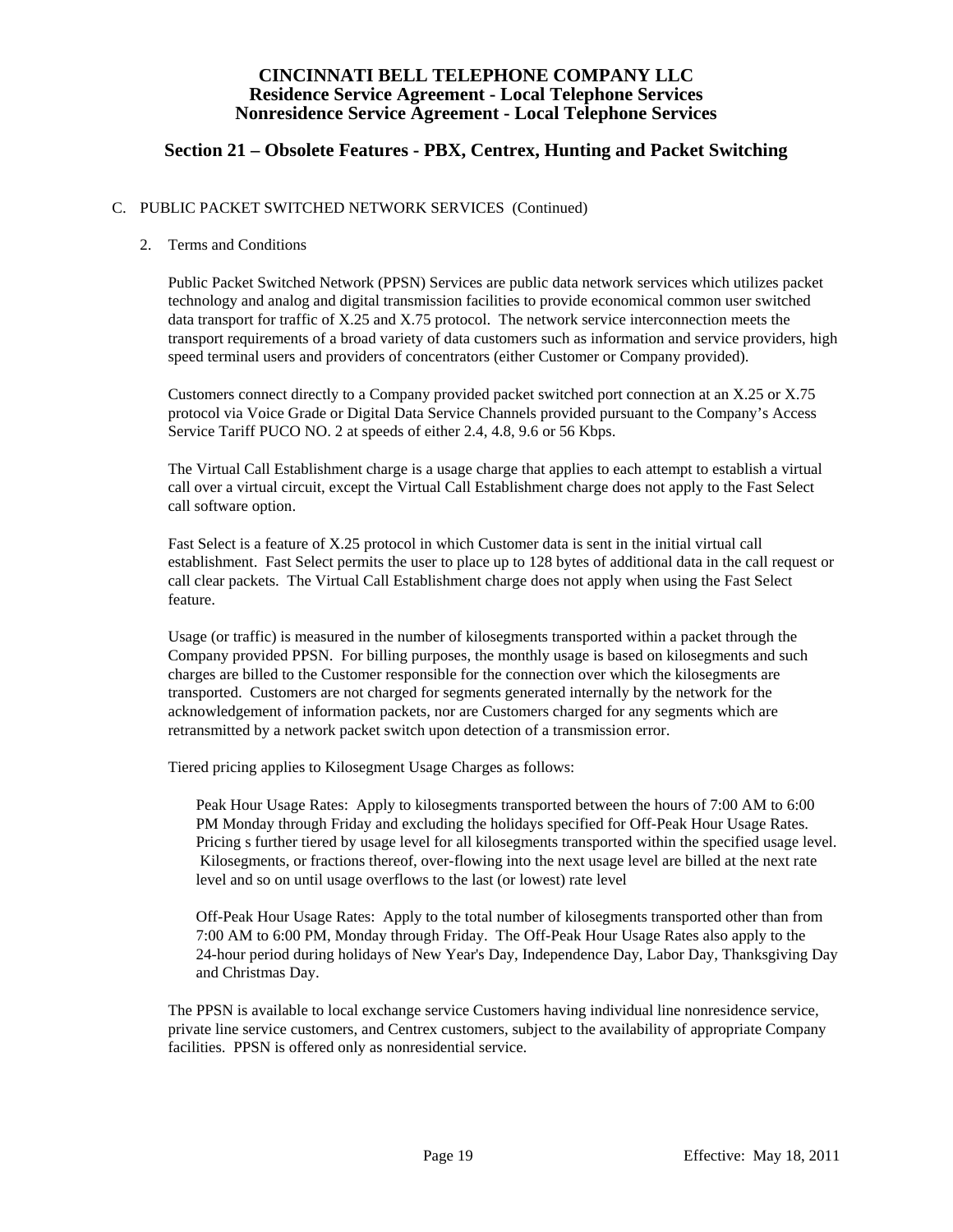## **Section 21 – Obsolete Features - PBX, Centrex, Hunting and Packet Switching**

#### C. PUBLIC PACKET SWITCHED NETWORK SERVICES (Continued)

#### 2. Terms and Conditions (Continued)

 PPSN customers are required to subscribe to an adequate number of access lines as may be required, in the judgment of the Company, to adequately handle incoming calls without impairing the Company's service to others.

 The PPSN serving area is all network addresses in the Company's operating territory with access to the PPSN which are capable of receiving calls subject to Closed User Group requirements.

 No credit is allowed for interruptions to service of less than sixty minutes. Interruptions of sixty minutes or over, which are reported to the Company and which are not due to the negligence or willful act of the Customer, are credited at the proportionate monthly charge in one hour multiples for each hour or major fraction thereof of interruption from receipt of the report.

 PPSN may be removed from service for maintenance purposes, as required by the Company. Credit allowances are not applicable to the time period that PPSN is removed from service unless that time period exceeds one hour, in which case an appropriate credit may be negotiated.

 PPSN supports CCITT recommendations and optional facilities and will interface with customer equipment that meets these standards.

PPSN Services support protocol conversion.

When ordering service, the Customer must provide the following information:

 The number and location of port connections desired, including estimated usage for each port connection.

The initial set of software features and functions for each port connection.

The transmission speed for each port connection and data channel.

 The liability of the Company with respect to PPSN is the sane as the liability specified in the Company's Access Services Tariff PUCO NO. 2.

 All PPSN billing will bill be in accordance with the provisions set forth in the Company's Access Services Tariff PUCO NO. 2. All usage charges specified in this section will be billed in arrears.

For billing purposes, each month is considered to have 30 days.

The minimum period for a PPSN port connection is one month.

PPSN service is furnished subject to the availability of facilities.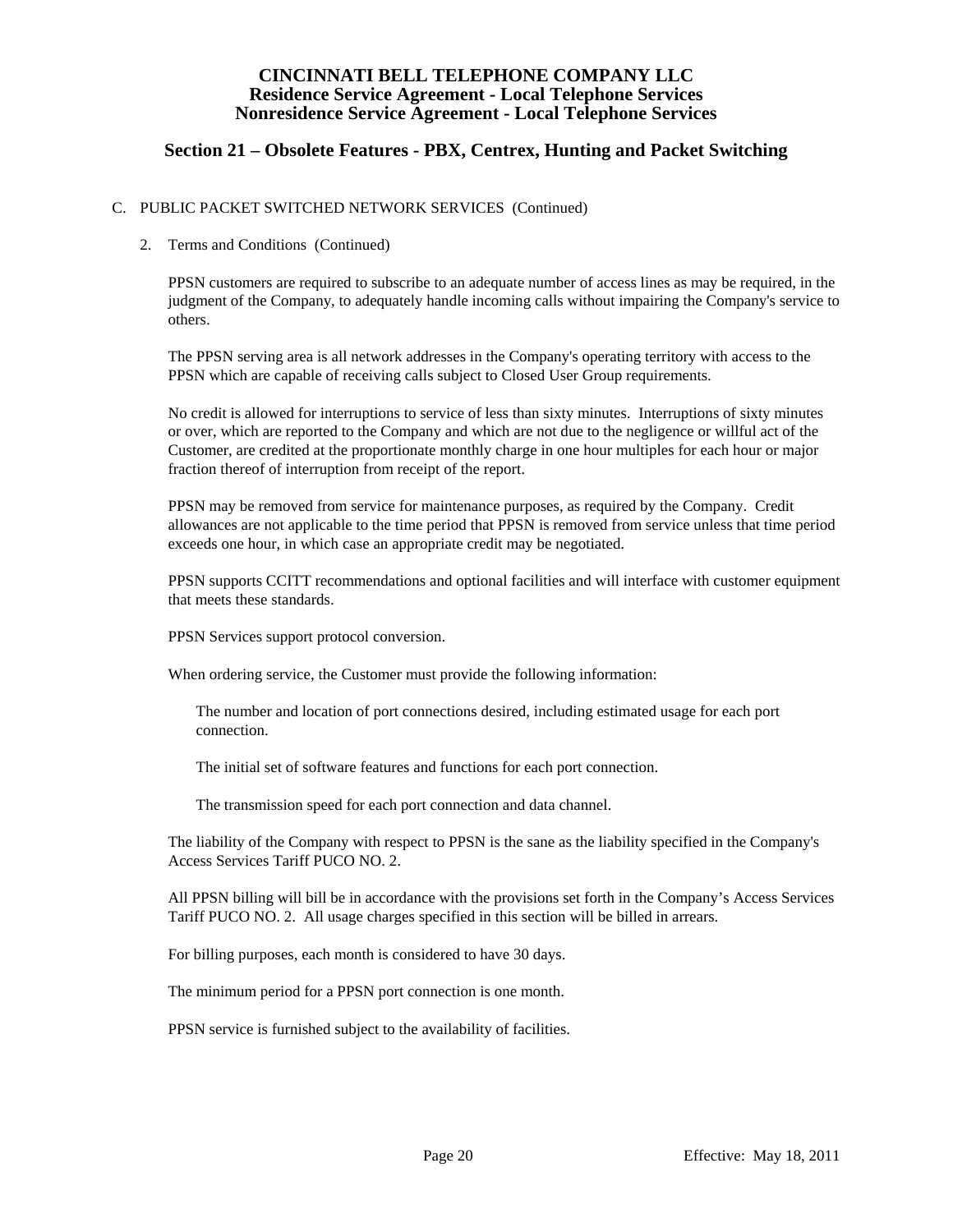## **Section 21 – Obsolete Features - PBX, Centrex, Hunting and Packet Switching**

#### C. PUBLIC PACKET SWITCHED NETWORK SERVICES (Continued)

- 3. Optional Features
	- a. Additional Logical Channel

Additional transmission path within a PPSN access line. Available on an X.25 interface only.

b. Call Detail

Provides a paper or magnetic tape record of all calls originated from a specific billing account.

c. Call Redirection

 Permits a virtual call to be established to a pre-specified alternate address if a destination address is not available.

d. Closed User Group (CUG)

 A group of PPSN users which form a subnetwork within the packet switched network. Non-members of the CUG are precluded from making calls to the members of the CUG. Users may be a member of more than one CUG. Members of different Closed User Groups will not be permitted to communicate with each other. Both incoming and outgoing barred options are available within a Closed User Group.

e. Direct Call

When a terminal accesses PPSN it places a call to a predetermined destination.

f. Fast Select Acceptance

Authorizes transmission of incoming calls which request the fast select facility.

g. Hunt Group

 An arrangement whereby multiple access lines share a single network address. A Hunt Group can be arranged for up to 30 lines served from the same central office. Incoming calls are distributed to insure that the least used access line is the next selected.

h. Incoming Calls Barred

Incoming calls to an address are barred.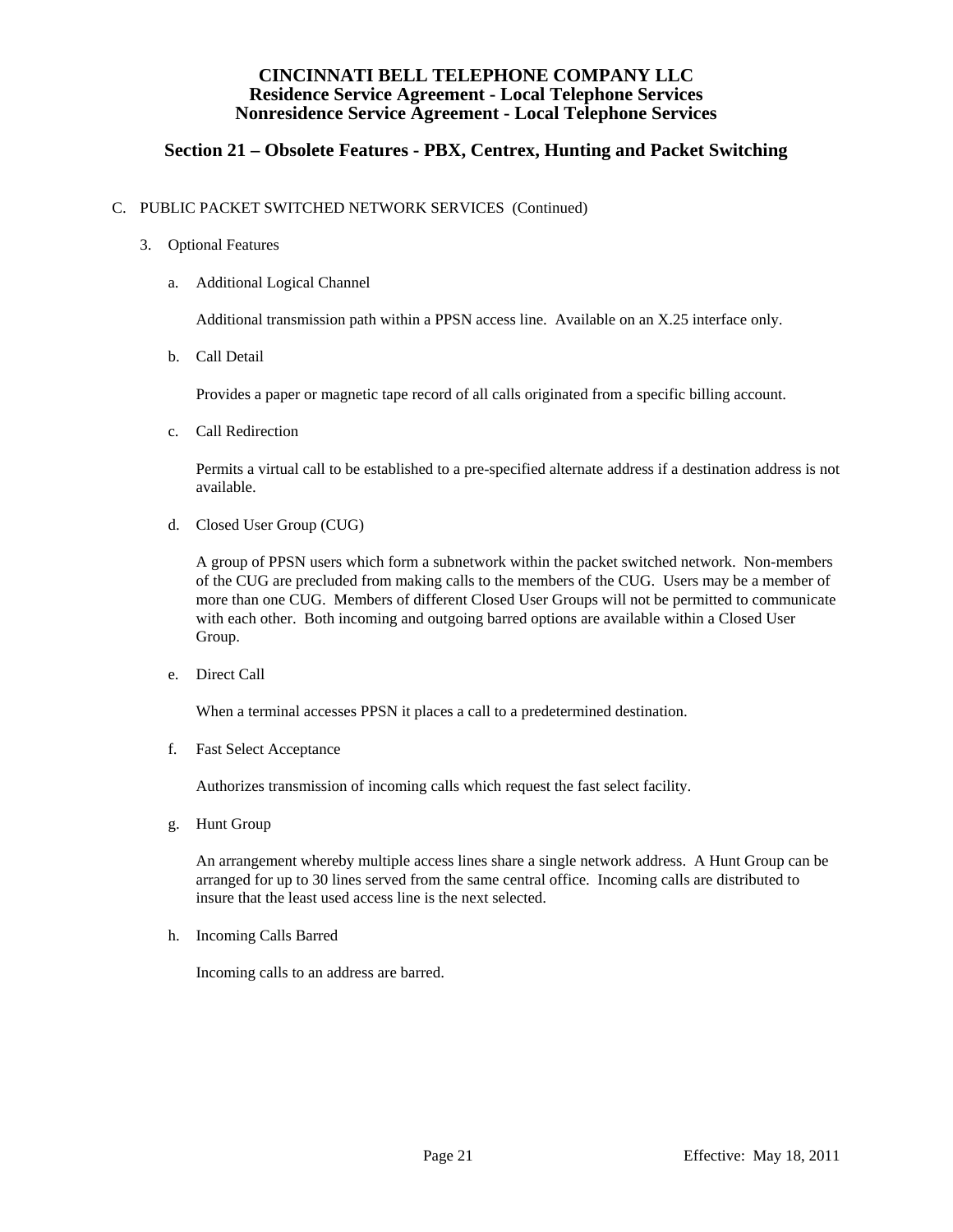## **Section 21 – Obsolete Features - PBX, Centrex, Hunting and Packet Switching**

#### C. PUBLIC PACKET SWITCHED NETWORK SERVICES (Continued)

- 3. Optional Features (Continued)
	- i. Network User Identification

 Enables provision of information to the network for billing, security or network management purposes on a per call basis.

j. Outgoing Calls Barred

Outgoing calls from an address are barred.

k. Reverse Charging Acceptance

 Permits PPSN usage to be billed on a per call basis to a terminating address. Billing is detailed only for local calls.

l. Permanent Virtual Circuit

A virtual dedicated path between two points.

.4 Rate and Charges

 The Software Change Charge applies to any changes to software of PPSN ports after service has been established. One charge applies per port for each request, regardless of the number of changes requested by the customer for that port.

 The Service Order Administration charge applies, per Customer request, to any installations and/or rearrangements of PPSN services. One Service Order Administration charge applies per request regardless of the number of installations/rearrangements requested by the Customer on that occasion.

 The rates and charges for Public Packet Switched Network Services are shown in the Price List Section of this Agreement.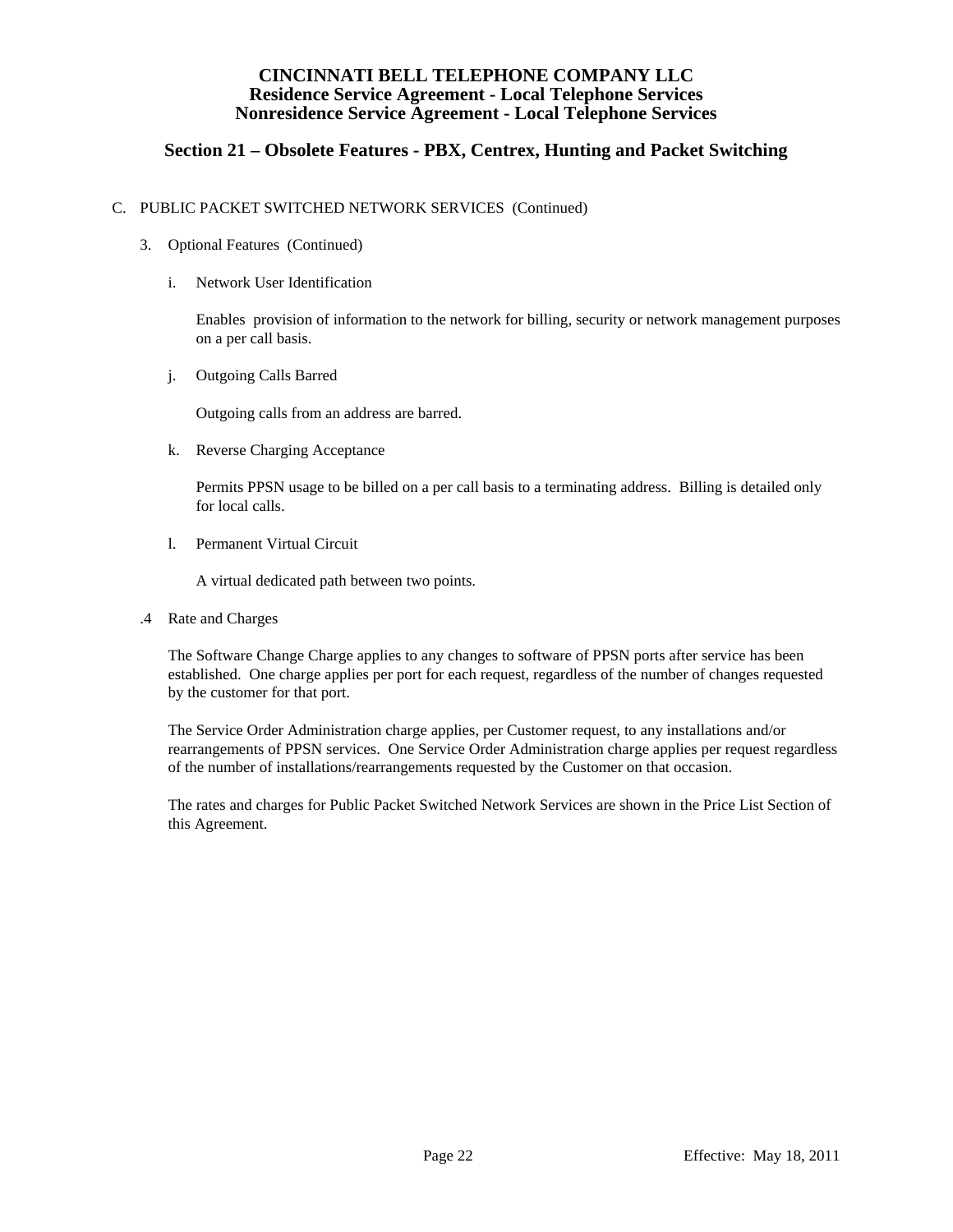## **Section 21 – Obsolete Features - PBX, Centrex, Hunting and Packet Switching**

#### D SPEED CALLING

- 1. Definitions
	- a. Speed Calling 6

 A service line user can place calls to a repertory of six telephone numbers by dialing a unique code. Telephone numbers, including routing codes, are limited to a maximum of sixteen digits. Number changes in the list can be made where equipment permits, by the Customer dialing a preset code.

b. Speed Calling 30

 A service line user can place calls to a repertory of thirty telephone numbers by dialing a unique code. Telephone numbers, including routing codes, are limited to a maximum of sixteen digits. Number changes in the list can be made where equipment permits, by the Customer dialing a preset code.

2. Terms and Conditions

 The Speed Calling feature is common to each service line in a multiline hunt group. Consequently, rates and charges apply to all service lines in the same multiline hunt group.

 The option of Speed Calling 6 or 30 is not available to an individual service line when that line is in a multiline hunt group. All lines in the same multiline hunt group must use the same Speed Calling 6 list or Speed Calling 30 list.

The maximum number of lists available for Speed Calling 30 is 100 per customer group.

Speed Calling is furnished subject to the availability of facilities and capacity.

3. Rates and Charges

|                                          | Initial<br>Charge | Monthly<br>Rate | <u>USOC</u>       |
|------------------------------------------|-------------------|-----------------|-------------------|
| Speed Calling 6, per list                | 6.00              | 1.10            | ESHC <sub>6</sub> |
| First line accessing list                | 1.60              | 0.55            | EST1L             |
| Additional lines accessing<br>list, each | 1.60              | 0.30            | <b>ESTAL</b>      |
| Speed Calling 30, per list               | 6.00              | 5.25            | ESHC3             |
| First line accessing list                | 1.60              | 0.55            | <b>ESF1L</b>      |
| Additional lines accessing<br>list, each | 1.60              | 0.30            | <b>ESFAL</b>      |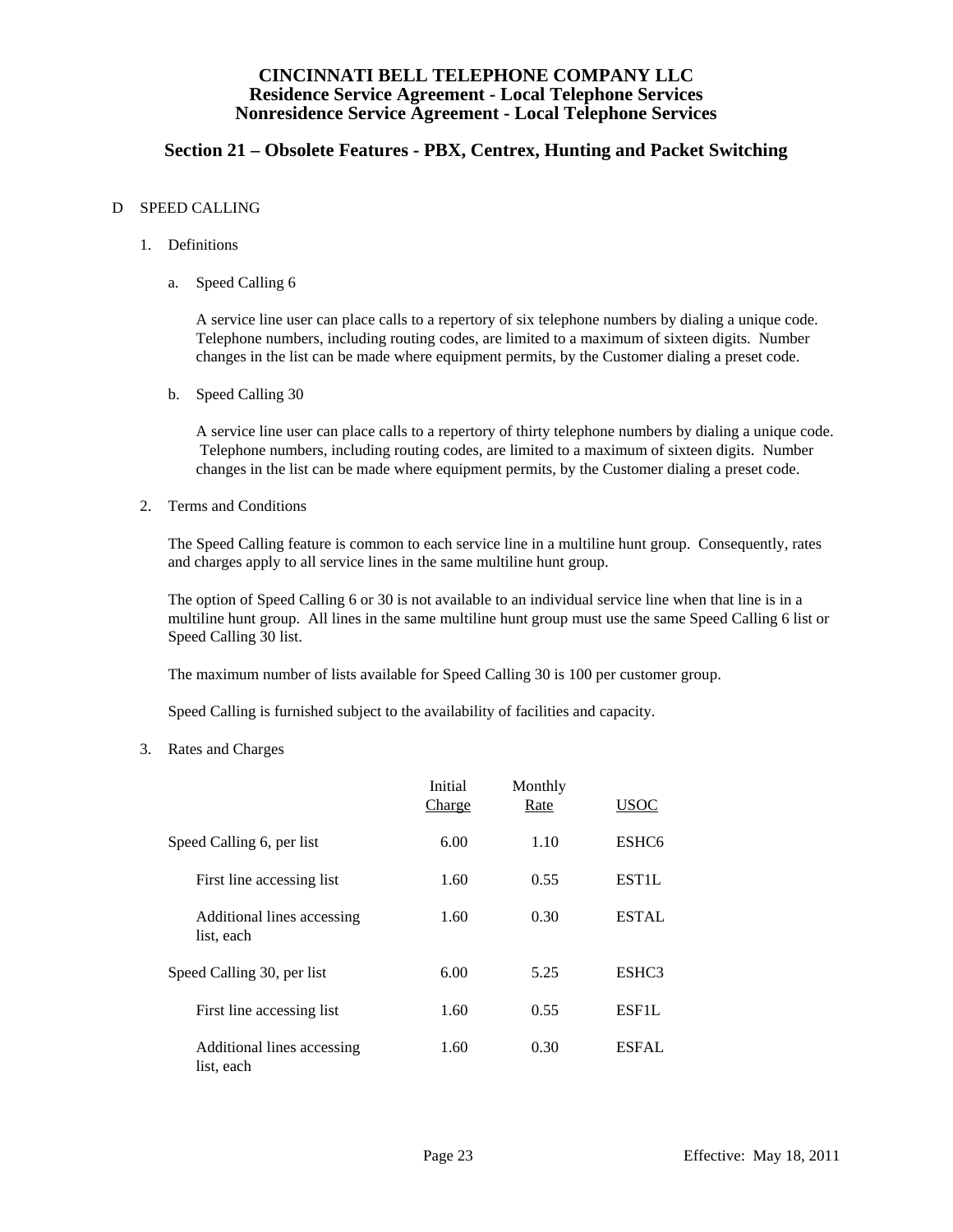## **Section 21 – Obsolete Features - PBX, Centrex, Hunting and Packet Switching**

#### E STATION MESSAGE DETAIL RECORDING (SMDR)

#### 1. Terms and Conditions

 SMDR is an arrangement to provide a record, by service line number, of originating traffic routing over dial type tie lines, FX, CCSA, IXC access lines, and/or the MTS network (toll) for Customers served from a central office where facilities have been made available.

 The station message detail will include the calling service line number, the called number, date, time of day, duration of call, and the type of facility used. The record will be provided on magnetic tape or floppy diskette to Customers requiring message detail for cost allocation and telecommunications system management purposes. The tape density and number of tracks will be those used by the program and data processing system in use by the Telephone Company. The detail will be provided on all facilities in routes selected by the customer for SMDR.

 The floppy diskette is only available to accounts with fewer than 45,000 call records per billing period. The diskette will be designed for use with an IBM compatible PC with a 3 1/2 or 1/4 inch, high density disk drive. The call data may be compressed. If compression is used, the Customer will be provided with the software necessary to expand the compressed data.

 SMDR may be offered to service lines of Customers whose intercom switching is provided by a central office where facilities permit and where the Company's message billing process has been arranged to provide this optional feature.

 SMDR is not represented to be a provision of billing detail. Where tie line, IXC access line, or FX facilities are involved, all such call attempts, whether completed or not, will appear in the SMDR.

 Station message details may be provided on all facilities subscribed to by the Customer, including the MTS network (toll), but will not include intercom calls originated by station users. The Customer may designate the group or groups of facilities on which SMDR is to be provided.

 SMDR is limited to an entry code, the called service line number or called tie line access code, time of day, date, and duration of call. Calls to service lines or tie lines found busy are ordinarily not recorded.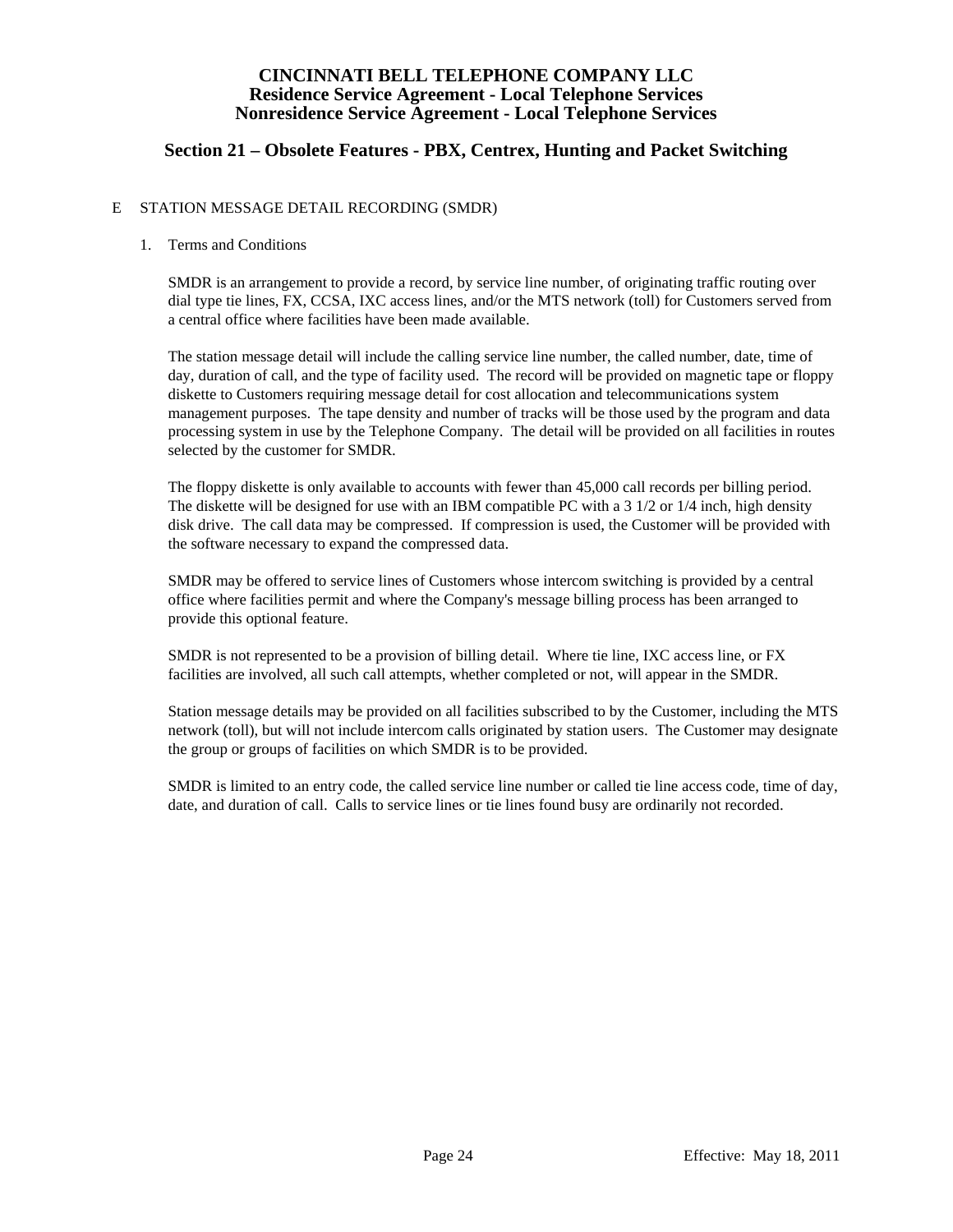## **Section 21 – Obsolete Features - PBX, Centrex, Hunting and Packet Switching**

#### E STATION MESSAGE DETAIL RECORDING (SMDR) (Continued)

3. Rates and Charges

|                                                       | Service<br>Establishment<br>Charge | Initial<br>Charge | Monthly<br>Rate | <b>USOC</b> |
|-------------------------------------------------------|------------------------------------|-------------------|-----------------|-------------|
| Common Equipment per                                  |                                    |                   |                 |             |
| Location served by<br>separate switching<br>equipment | ---                                | 505.00            | 47.25           | <b>CMM</b>  |
| <b>Facility Group</b>                                 |                                    | 122.00            |                 | <b>CMW</b>  |
| Station Message Detail,<br>Per Message, each          | $- - -$                            | ---               | 0.009           |             |
| Line Equipment per                                    |                                    |                   |                 |             |
| Tie line                                              | 2088.00<br>(See Note)              | 1.75              | 4.60            | <b>CMT</b>  |
| Interexchange<br>Carrier access line                  | 2088.00<br>(See Note)              | 1.75              | 4.60            | <b>CMZ</b>  |
| Foreign Exchange<br>Line                              | 2088.00<br>(See Note)              | 1.75              | 4.60            | <b>CMQ</b>  |
| Media Charge                                          |                                    |                   |                 |             |
| <b>Floppy Diskette</b>                                | ---                                |                   | 3.00            |             |
| Mag Tape                                              | ---                                |                   | 55.00           |             |

 Note: Applicable only at the time the switching equipment is arranged to provide SMDR on the initial tie line, initial foreign exchange line, or interexchange carrier access line for each customer and is applicable to each switching equipment unit so arranged.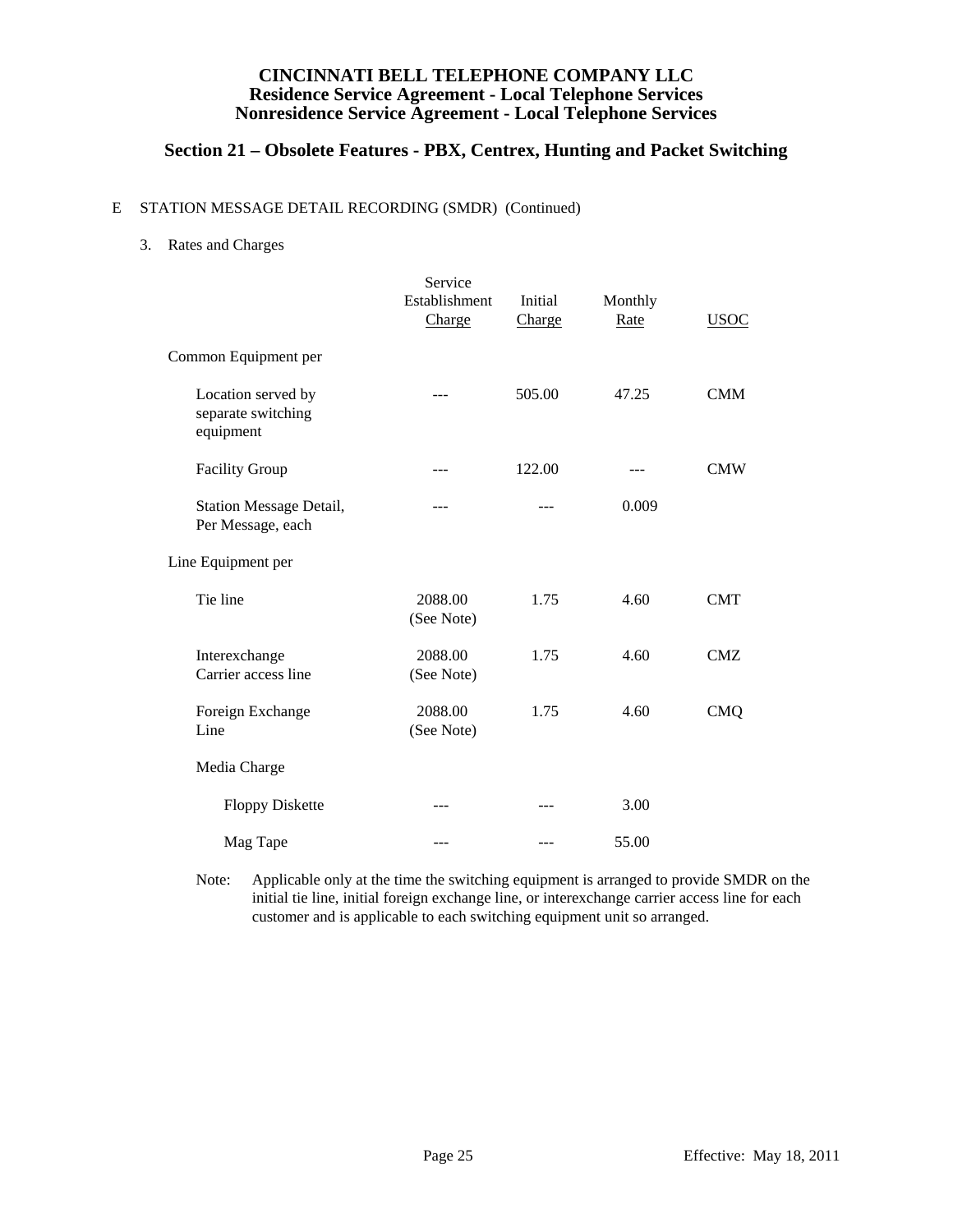## **Section 21 – Obsolete Features - PBX, Centrex, Hunting and Packet Switching**

#### F UNIFORM CALL DISTRIBUTION

- 1. Definitions
	- a. Calls Waiting Indication

 A feature in the switching equipment which provides control for lamp indicators located on a Customer's premises to indicate that calls have been waiting in queue longer than a specified time limit. Up to three separate lamp indicators may be provided to indicate different lengths of delay.

b. Delay Announcement

 A feature in the switching equipment which provides for a recorded message to be given to calls waiting in queue longer than a Customer specified time interval (6 to 42 seconds in six second increments).

c. Make Busy (Group and/or Line)

 A feature in the switching equipment through which all lines in the Uniform Call Distribution group or individual lines within the Uniform Call Distribution group can be artificially made busy by manually operating a key or keys located on a Customer's premises.

d. Queuing (UCD/Q)

 Reserves space within the switching equipment for incoming calls to the Uniform Call Distribution main line hunt number to be held in their order of arrival if all lines within the Uniform Call Distribution group are busy, and there is sufficient reserved space for the calls.

e. Uniform Call Distribution (UCD)

 UCD provides even distribution of incoming message network and/or intercommunicating calls to the group of lines designated as part of the UCD group.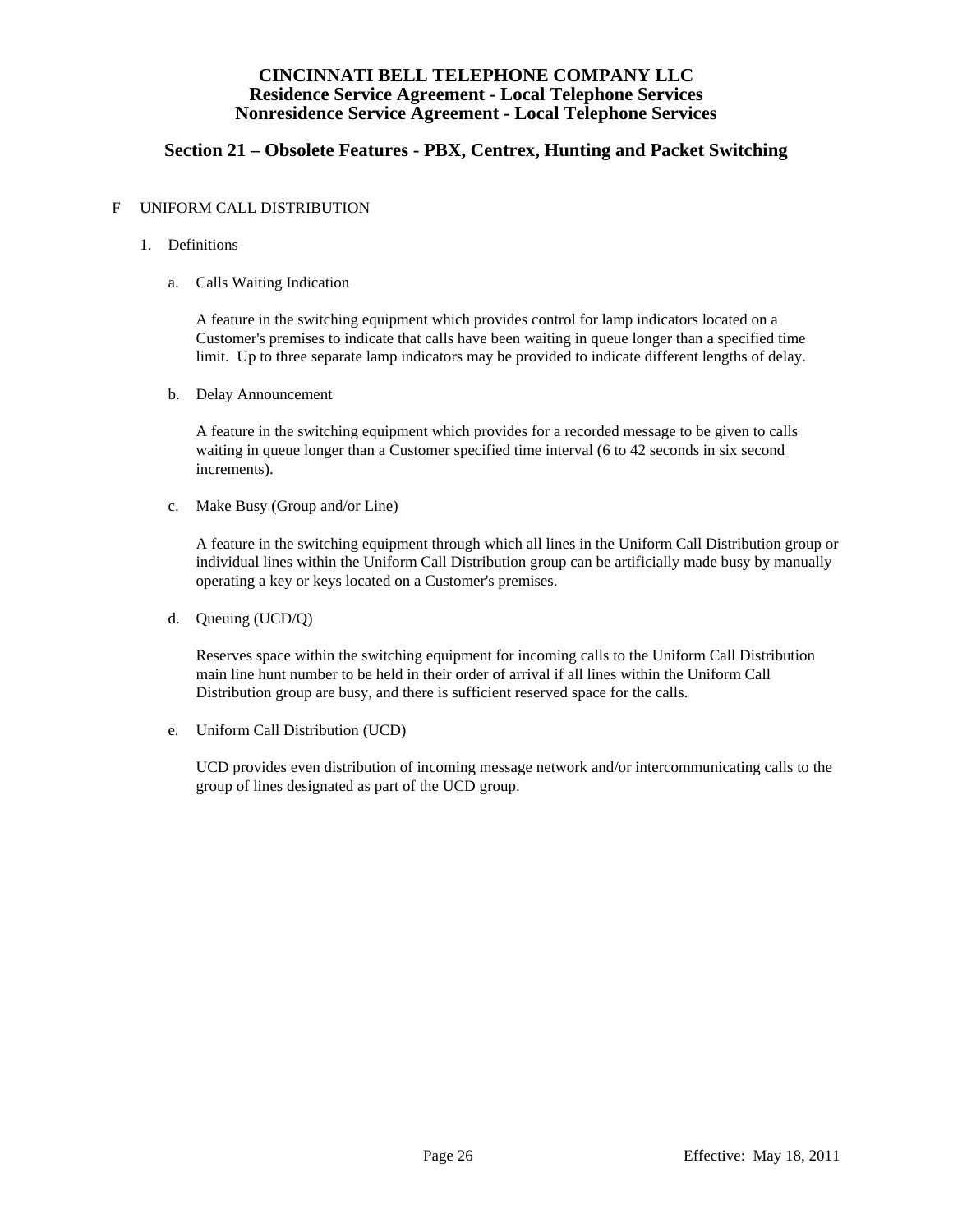## **Section 21 – Obsolete Features - PBX, Centrex, Hunting and Packet Switching**

#### F UNIFORM CALL DISTRIBUTION (Continued)

#### 2. Terms and Conditions

 Uniform Call Distribution is a hunting arrangement available to lines arranged in a multiline hunt group. Incoming calls to the line (main hunt) number of the group will hunt throughout the lines in a fixed sequence, except that once a call has been completed to a line, a pointer within the switching equipment will advance to the next idle line. The next incoming call will go directly to that line if it is still available. If it is not, the call will either be directed to the next idle line in the hunting sequence or, if all lines in the hunting group are busy, it will receive a busy tone.

 Individual lines in the UCD group may have line numbers assigned so that calls may be directed to them. Calls directed to these lines, except the main line hunt group number, will not have access to any of the UCD group features.

 All call forwarding features as specified in this Agreement cannot be provided on lines in a UCD group with the queuing option. However, Call Forwarding - Busy Line can be provided in conjunction with Group Make Busy. This provision will negate the queuing option and can be provided only with the lead line number of the group (group option).

 Call Pickup and Call Hold may be provided to lines in the UCD group on a group basis only. When provided, each line in the group will be subject to the rates and charges for the feature(s). However, Call Pickup is not compatible with the queuing option.

The call waiting audible indication is not available to lines in a UCD group.

 Speed Calling 6 and Speed Calling 30 may be provided to lines in a UCD group on a group basis only. Each line in a UCD group will be equipped for speed calling; consequently, each line will be subject to the rates and charges specified in this section for the speed calling feature. However, Speed Calling 6 and Speed Calling 30 cannot both be provided to the same service line in a UCD group.

 Customers may subscribe to Group Make Busy, Line Make Busy, and UCD queuing. Instead of Line Make Busy, Directed Call Pickup as specified in this section may be provided to the UCD group in order for calls directed to unoccupied lines to be answered from another location. When queuing is added to a UCD group, delay announcement and calls waiting lamp indication can also be provided.

 Any other optional service and/or features which are compatible with UCD and UCD/Q may be provided, subject to rates and charges specified in this section or elsewhere in this Agreement.

This feature and options are furnished subject to the availability of facilities, capacity, and compatibility.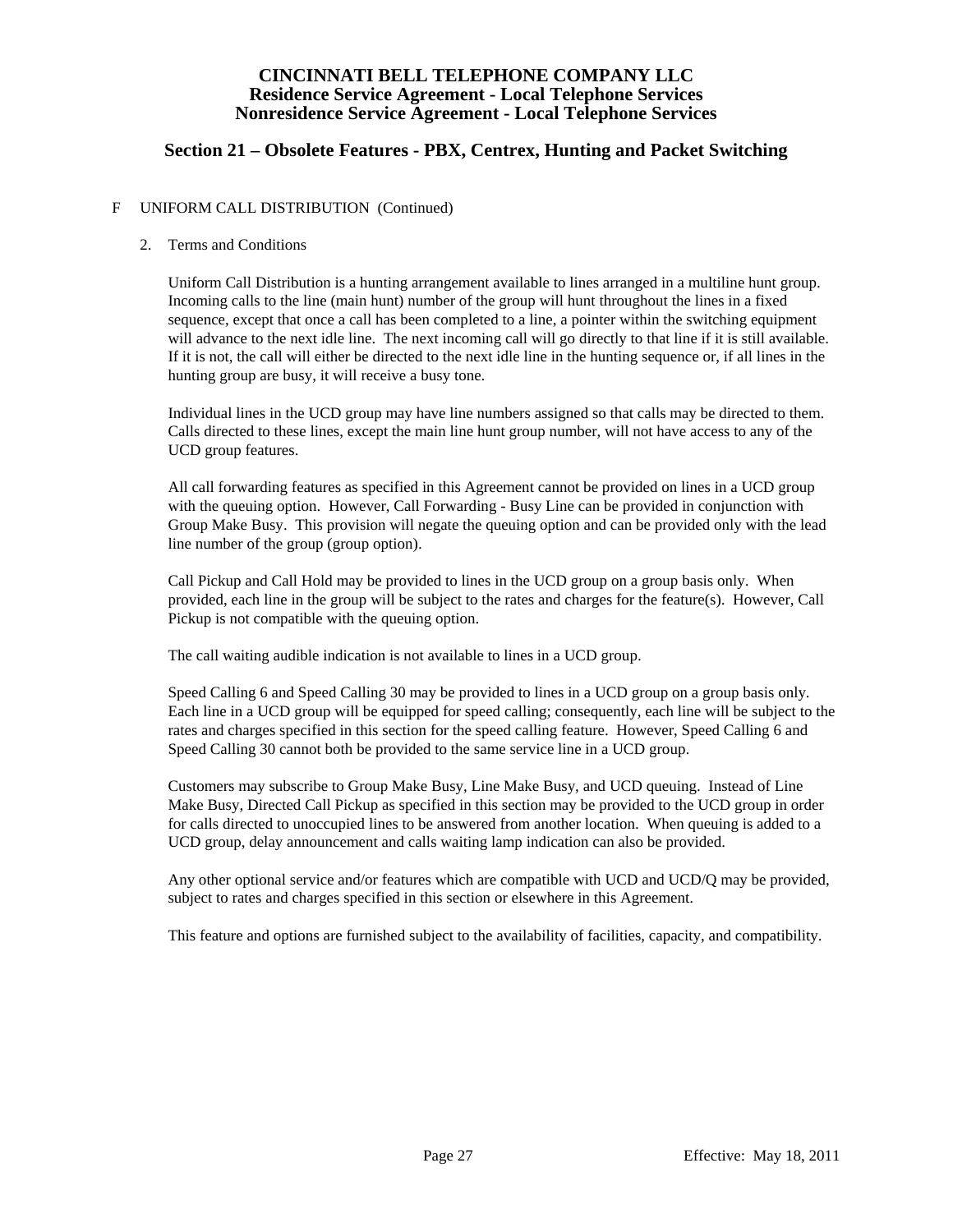# **Section 21 – Obsolete Features - PBX, Centrex, Hunting and Packet Switching**

### F UNIFORM CALL DISTRIBUTION (Continued)

3. Rates and Charges

|                                                                                    | Initial<br>Charge | Monthly<br>Rate | <b>USOC</b> |
|------------------------------------------------------------------------------------|-------------------|-----------------|-------------|
| Per hunt group                                                                     | 55.00             | ---             | A6T         |
| Service line in the hunting<br>group, each                                         | 6.00              | 0.55            | A6V         |
| Queue slot, each                                                                   |                   |                 |             |
| Common equipment                                                                   | 165.00            | 7.00            | A8A         |
| Service line arranged for<br>queuing, each                                         | 1.60              | 4.30            | A82         |
| Queue slot, each                                                                   | 22.00             | 2.00            | A83RA       |
| Line Additive for incoming<br>call queuing                                         |                   |                 |             |
| <b>Restricted Centrex or</b><br>service line additive<br>for incoming call queuing | 1.60              | 50.75           | A6Z         |
| Exchange access additive<br>for each Centrex service<br>line in the queue          | 1.60              | 43.10           | A6W         |
| Intercom additive for<br>each Centrex service<br>line in the queue                 | 1.60              | 7.65            | A6Y         |
| Calls waiting indication, per<br>unique timing state                               | 106.50            | 4.15            | A66CE       |
| Delay announcement<br>Per announcement (limit one)                                 | 63.70             | 61.00           | A8GCE       |
| Per announcement trunk                                                             | 119.70            | 9.05            | A8GAT       |
| Per service line                                                                   | 1.60              | 2.25            | A8GST       |